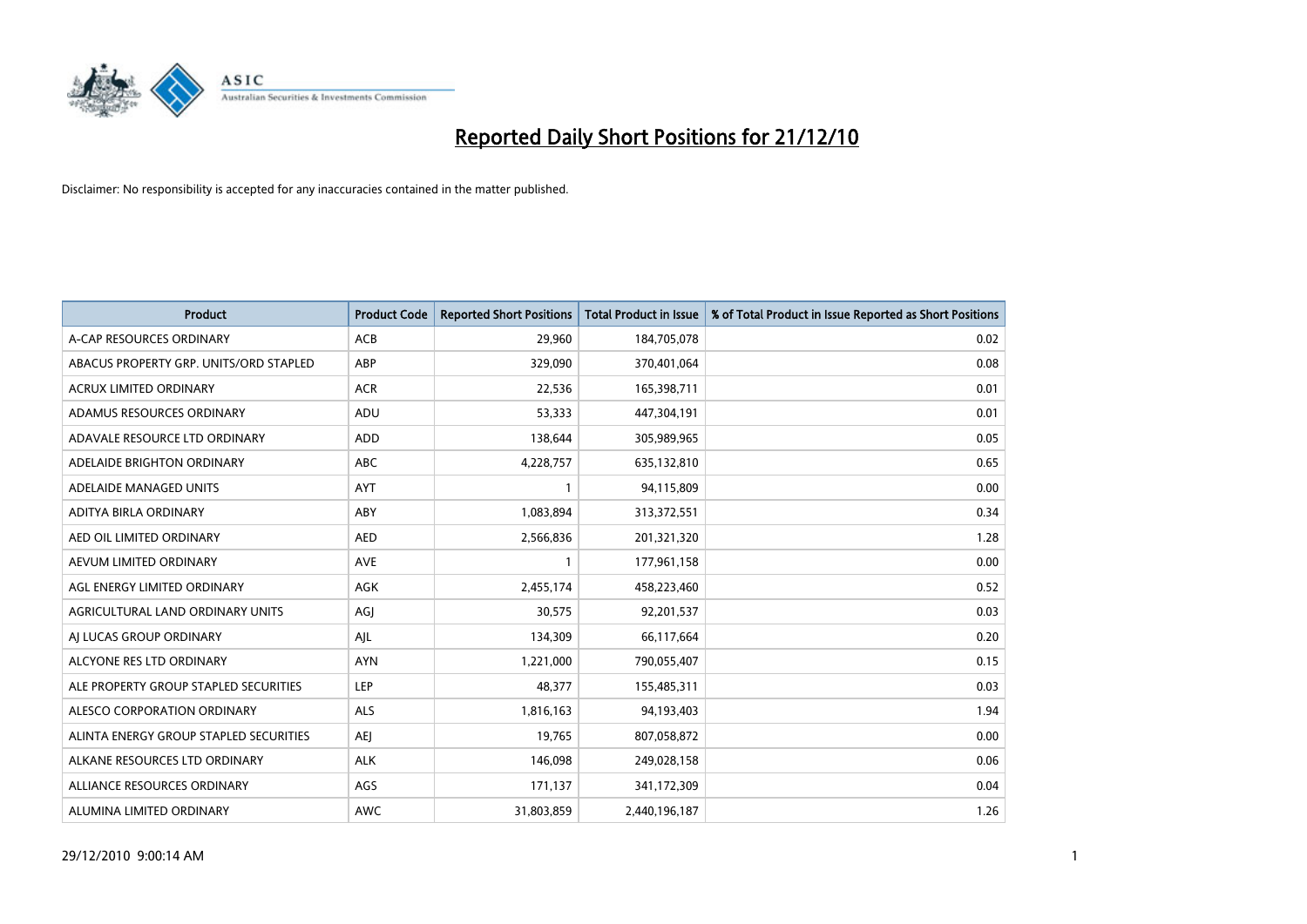

| Product                                 | <b>Product Code</b> | <b>Reported Short Positions</b> | <b>Total Product in Issue</b> | % of Total Product in Issue Reported as Short Positions |
|-----------------------------------------|---------------------|---------------------------------|-------------------------------|---------------------------------------------------------|
| AMADEUS ENERGY ORDINARY                 | AMU                 | 150,000                         | 304,030,905                   | 0.05                                                    |
| AMALGAMATED HOLDINGS ORDINARY           | AHD                 | 667                             | 157,396,607                   | 0.00                                                    |
| AMCOR LIMITED ORDINARY                  | <b>AMC</b>          | 1,856,527                       | 1,225,382,459                 | 0.13                                                    |
| AMP LIMITED ORDINARY                    | AMP                 | 18,097,497                      | 2,094,424,200                 | 0.84                                                    |
| AMPELLA MINING ORDINARY                 | <b>AMX</b>          | 551,815                         | 200,225,108                   | 0.27                                                    |
| ANDEAN RESOURCES LTD ORDINARY           | <b>AND</b>          | 783,293                         | 553,837,096                   | 0.13                                                    |
| ANSELL LIMITED ORDINARY                 | <b>ANN</b>          | 2,417,023                       | 133,007,903                   | 1.81                                                    |
| ANTARES ENERGY LTD ORDINARY             | AZZ                 | 395,469                         | 299,333,110                   | 0.13                                                    |
| ANZ BANKING GRP LTD ORDINARY            | ANZ                 | 4,696,800                       | 2,562,905,196                 | 0.18                                                    |
| APA GROUP STAPLED SECURITIES            | <b>APA</b>          | 6,426,967                       | 551,689,118                   | 1.17                                                    |
| APEX MINERALS NL ORDINARY               | <b>AXM</b>          | 885,146                         | 3,567,819,915                 | 0.02                                                    |
| APN EUROPEAN RETAIL UNITS STAPLED SEC.  | <b>AEZ</b>          | 11,832                          | 544,910,660                   | 0.00                                                    |
| APN NEWS & MEDIA ORDINARY               | <b>APN</b>          | 10,761,435                      | 606,084,019                   | 1.76                                                    |
| APOLLO GAS LIMITED ORDINARY             | <b>AZO</b>          | 375,000                         | 90,400,136                    | 0.41                                                    |
| AQUARIUS PLATINUM. ORDINARY             | <b>AOP</b>          | 3,296,857                       | 463,241,295                   | 0.70                                                    |
| AQUILA RESOURCES BONUS DEFERRED         | AQABA               | 118,542                         | 32,286,218                    | 0.37                                                    |
| AQUILA RESOURCES ORDINARY               | <b>AQA</b>          | 1,122,437                       | 322,862,186                   | 0.35                                                    |
| ARAFURA RESOURCE LTD ORDINARY           | ARU                 | 2,957,984                       | 366,300,342                   | 0.81                                                    |
| ARB CORPORATION ORDINARY                | ARP                 | 58,235                          | 72,481,302                    | 0.08                                                    |
| ARDENT LEISURE GROUP STAPLED SECURITIES | AAD                 | 1,657,463                       | 312,836,274                   | 0.53                                                    |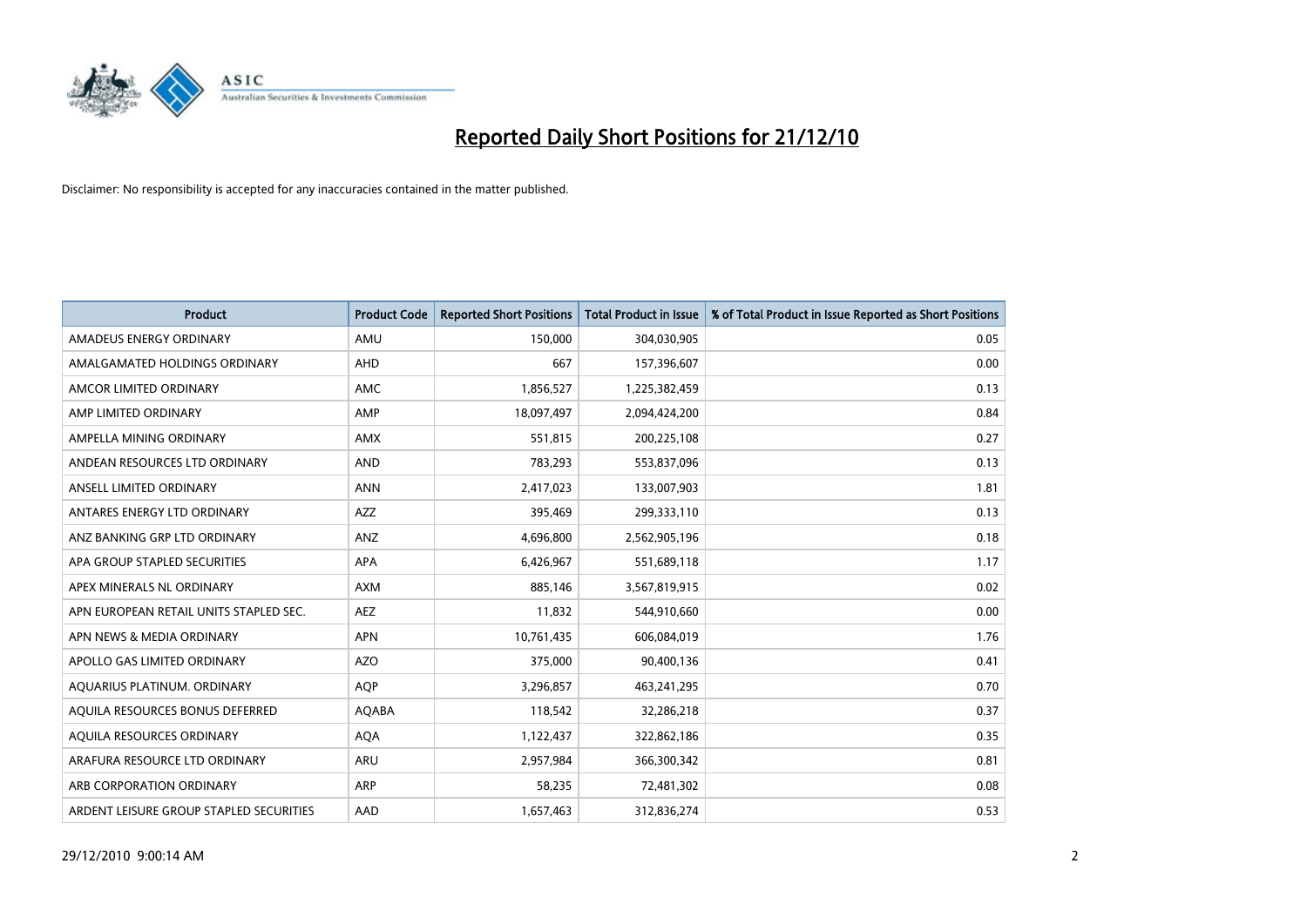

| Product                                 | <b>Product Code</b> | <b>Reported Short Positions</b> | <b>Total Product in Issue</b> | % of Total Product in Issue Reported as Short Positions |
|-----------------------------------------|---------------------|---------------------------------|-------------------------------|---------------------------------------------------------|
| ARISTOCRAT LEISURE ORDINARY             | <b>ALL</b>          | 24,786,275                      | 533,983,910                   | 4.61                                                    |
| ASCIANO LIMITED ORDINARY                | <b>AIO</b>          | 23,250,376                      | 2,926,103,883                 | 0.79                                                    |
| ASG GROUP LIMITED ORDINARY              | ASZ                 | 6,170                           | 168,247,718                   | 0.00                                                    |
| ASPEN GROUP ORD/UNITS STAPLED           | <b>APZ</b>          | 1,143,210                       | 588,269,075                   | 0.18                                                    |
| <b>ASTON RES LTD ORDINARY</b>           | <b>AZT</b>          | 7,632                           | 204,527,604                   | 0.00                                                    |
| ASTRO JAP PROP GROUP STAPLED SECURITIES | AJA                 | 169,265                         | 508,212,161                   | 0.03                                                    |
| ASX LIMITED ORDINARY                    | ASX                 | 1,843,849                       | 175,136,729                   | 1.05                                                    |
| ATLANTIC LIMITED ORDINARY               | ATI                 | 210,323                         | 108,893,070                   | 0.19                                                    |
| ATLAS IRON LIMITED ORDINARY             | <b>AGO</b>          | 6,820,214                       | 546,957,119                   | 1.22                                                    |
| AUCKLAND INTERNATION ORDINARY           | AIA                 | 121,987                         | 1,317,998,787                 | 0.01                                                    |
| AURORA OIL & GAS ORDINARY               | <b>AUT</b>          | 1,144,668                       | 334,365,342                   | 0.35                                                    |
| AUSDRILL LIMITED ORDINARY               | <b>ASL</b>          | 271,071                         | 262,833,907                   | 0.10                                                    |
| AUSENCO LIMITED ORDINARY                | AAX                 | 4,096,174                       | 122,427,576                   | 3.33                                                    |
| <b>AUSTAL LIMITED ORDINARY</b>          | ASB                 | 95,029                          | 188,069,638                   | 0.04                                                    |
| AUSTAR UNITED ORDINARY                  | <b>AUN</b>          | 15,138,788                      | 1,271,357,418                 | 1.19                                                    |
| AUSTBROKERS HOLDINGS ORDINARY           | <b>AUB</b>          | 2                               | 54,339,433                    | 0.00                                                    |
| AUSTIN ENGINEERING ORDINARY             | ANG                 | 24,104                          | 71,364,403                    | 0.03                                                    |
| <b>AUSTRALAND ASSETS ASSETS</b>         | AAZPB               | 1,168                           | 2,750,000                     | 0.04                                                    |
| AUSTRALAND PROPERTY STAPLED SECURITY    | <b>ALZ</b>          | 3,348,447                       | 576,837,197                   | 0.58                                                    |
| AUSTRALIAN AGRICULT. ORDINARY           | AAC                 | 1,535,610                       | 264,264,459                   | 0.56                                                    |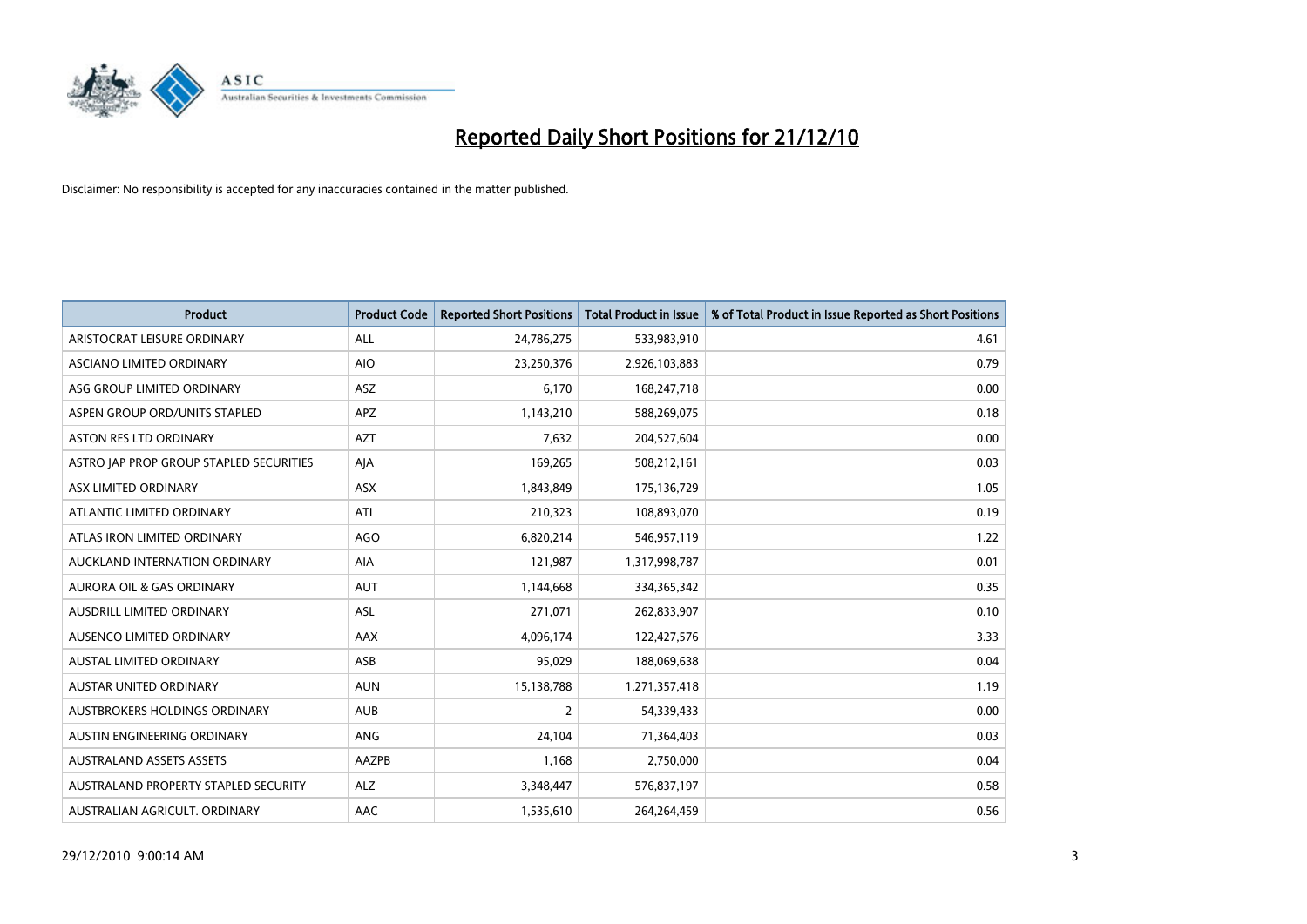

| <b>Product</b>                       | <b>Product Code</b> | <b>Reported Short Positions</b> | Total Product in Issue | % of Total Product in Issue Reported as Short Positions |
|--------------------------------------|---------------------|---------------------------------|------------------------|---------------------------------------------------------|
| <b>AUSTRALIAN EDUCATION UNITS</b>    | <b>AEU</b>          | 625,000                         | 134,973,383            | 0.46                                                    |
| AUSTRALIAN INFRASTR, UNITS/ORDINARY  | <b>AIX</b>          | 363,954                         | 620,733,944            | 0.07                                                    |
| AUSTRALIAN MINES LTD ORDINARY        | <b>AUZ</b>          | 1,400,000                       | 349,083,108            | 0.40                                                    |
| AUSTRALIAN PHARM. ORDINARY           | API                 | 1,375,320                       | 488,115,883            | 0.27                                                    |
| AUTOMOTIVE HOLDINGS ORDINARY         | <b>AHE</b>          | 291,455                         | 226,387,577            | 0.13                                                    |
| AVEXA LIMITED ORDINARY               | <b>AVX</b>          | 243,657                         | 847,688,779            | 0.03                                                    |
| AVOCA RESOURCES ORDINARY             | <b>AVO</b>          | 193,361                         | 302,599,660            | 0.07                                                    |
| AWE LIMITED ORDINARY                 | <b>AWE</b>          | 3,627,611                       | 521,871,941            | 0.71                                                    |
| AXA ASIA PACIFIC ORDINARY            | <b>AXA</b>          | 1,189,453                       | 2,067,095,545          | 0.05                                                    |
| BANK OF OUEENSLAND, ORDINARY         | <b>BOO</b>          | 816,966                         | 222,072,957            | 0.37                                                    |
| <b>BANNERMAN RESOURCES ORDINARY</b>  | <b>BMN</b>          | 50,000                          | 204,435,934            | 0.02                                                    |
| <b>BASS STRAIT OIL CO ORDINARY</b>   | <b>BAS</b>          | 1,482                           | 291,030,250            | 0.00                                                    |
| <b>BATHURST RESOURCES ORDINARY</b>   | <b>BTU</b>          | 2,970,453                       | 608,186,983            | 0.49                                                    |
| <b>BAUXITE RESOURCE LTD ORDINARY</b> | <b>BAU</b>          | 35.697                          | 234,379,896            | 0.02                                                    |
| <b>BC IRON LIMITED ORDINARY</b>      | <b>BCI</b>          | 21,500                          | 88,561,000             | 0.02                                                    |
| BEACH ENERGY LIMITED ORDINARY        | <b>BPT</b>          | 4,066,214                       | 1,099,021,290          | 0.38                                                    |
| BENDIGO AND ADELAIDE ORDINARY        | <b>BEN</b>          | 5,855,920                       | 357,588,814            | 1.62                                                    |
| BERKELEY RESOURCES ORDINARY          | <b>BKY</b>          | 420,363                         | 141,841,168            | 0.28                                                    |
| BETASHARES ASX FIN ETF UNITS         | <b>OFN</b>          | 12,500                          | 3,209,251              | 0.39                                                    |
| <b>BHP BILLITON LIMITED ORDINARY</b> | <b>BHP</b>          | 22,495,347                      | 3,356,081,497          | 0.65                                                    |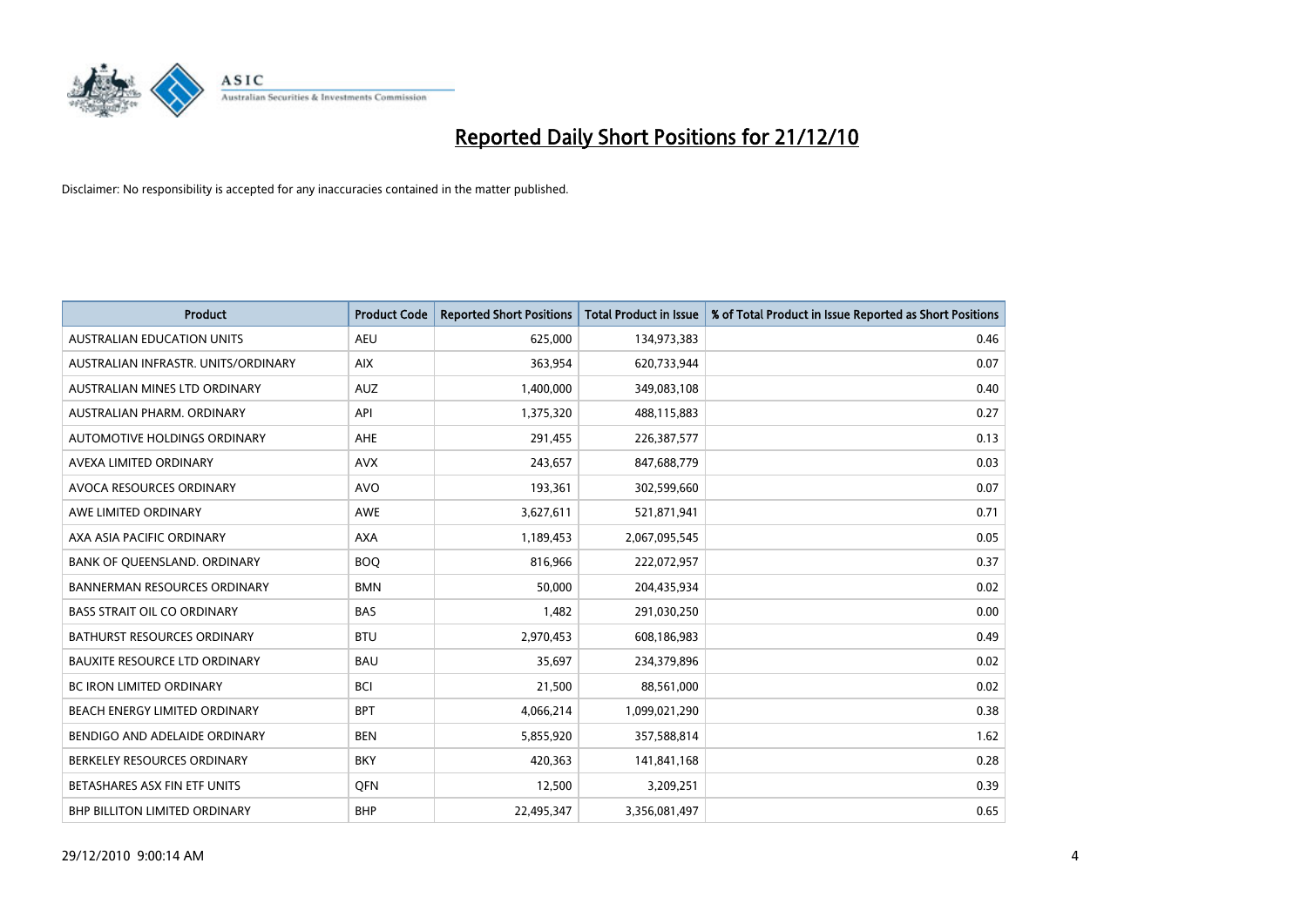

| Product                                  | <b>Product Code</b> | <b>Reported Short Positions</b> | <b>Total Product in Issue</b> | % of Total Product in Issue Reported as Short Positions |
|------------------------------------------|---------------------|---------------------------------|-------------------------------|---------------------------------------------------------|
| <b>BILLABONG ORDINARY</b>                | <b>BBG</b>          | 8,115,016                       | 253,613,826                   | 3.16                                                    |
| <b>BIOTA HOLDINGS ORDINARY</b>           | <b>BTA</b>          | 1,687,549                       | 180,691,377                   | 0.94                                                    |
| <b>BISALLOY STEEL ORDINARY</b>           | <b>BIS</b>          | 84,480                          | 216,455,965                   | 0.04                                                    |
| BKI INVESTMENT LTD ORDINARY              | <b>BKI</b>          | 508                             | 420,919,092                   | 0.00                                                    |
| <b>BLACKTHORN RESOURCES ORDINARY</b>     | <b>BTR</b>          | 35,848                          | 106,885,300                   | 0.03                                                    |
| <b>BLUESCOPE STEEL LTD ORDINARY</b>      | <b>BSL</b>          | 29,827,895                      | 1,842,207,385                 | 1.61                                                    |
| <b>BOART LONGYEAR ORDINARY</b>           | <b>BLY</b>          | 1,311,584                       | 461,163,412                   | 0.28                                                    |
| <b>BOOM LOGISTICS ORDINARY</b>           | <b>BOL</b>          | 337,999                         | 461,500,712                   | 0.07                                                    |
| <b>BORAL LIMITED, ORDINARY</b>           | <b>BLD</b>          | 23,699,999                      | 724,446,767                   | 3.29                                                    |
| BOTSWANA METALS LTD ORDINARY             | <b>BML</b>          | 7,000                           | 106,421,094                   | 0.01                                                    |
| <b>BOW ENERGY LIMITED ORDINARY</b>       | <b>BOW</b>          | 103,514                         | 322,927,187                   | 0.04                                                    |
| <b>BRADKEN LIMITED ORDINARY</b>          | <b>BKN</b>          | 411,014                         | 139,639,929                   | 0.31                                                    |
| <b>BRAMBLES LIMITED ORDINARY</b>         | <b>BXB</b>          | 7,376,151                       | 1,434,489,259                 | 0.49                                                    |
| BREVILLE GROUP LTD ORDINARY              | <b>BRG</b>          | 2,740                           | 129,615,322                   | 0.00                                                    |
| <b>BRICKWORKS LIMITED ORDINARY</b>       | <b>BKW</b>          | 19,499                          | 147,567,333                   | 0.01                                                    |
| <b>BROCKMAN RESOURCES ORDINARY</b>       | <b>BRM</b>          | 136,392                         | 142,963,151                   | 0.09                                                    |
| <b>BUNNINGS WAREHOUSE ORDINARY UNITS</b> | <b>BWP</b>          | 434,468                         | 427,042,646                   | 0.10                                                    |
| BUREY GOLD LIMITED ORDINARY              | <b>BYR</b>          | 127,101                         | 244,746,991                   | 0.05                                                    |
| <b>BURU ENERGY ORDINARY</b>              | <b>BRU</b>          | 155,589                         | 182,780,549                   | 0.09                                                    |
| CABCHARGE AUSTRALIA ORDINARY             | CAB                 | 861,199                         | 120,437,014                   | 0.70                                                    |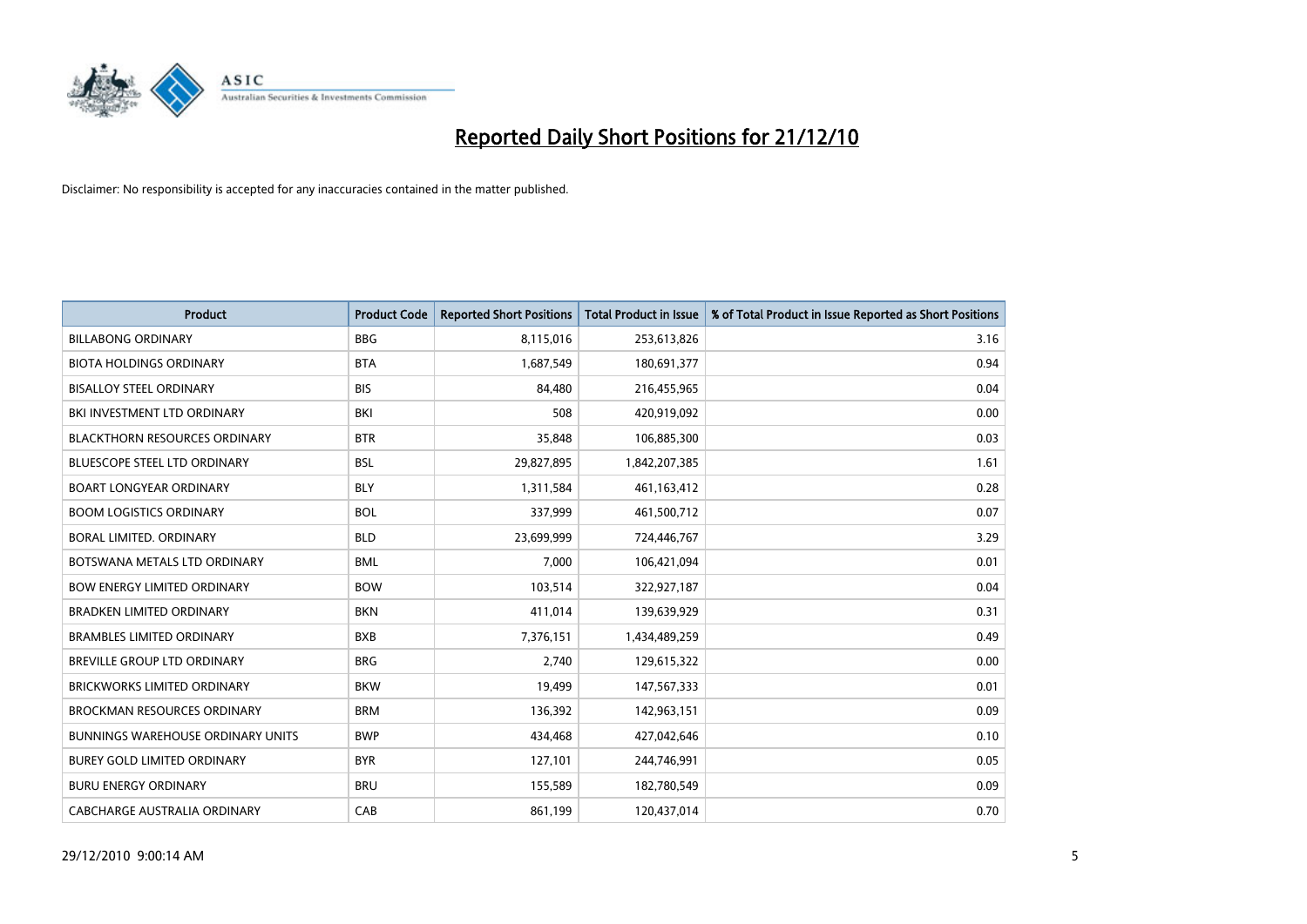

| Product                                    | <b>Product Code</b> | <b>Reported Short Positions</b> | <b>Total Product in Issue</b> | % of Total Product in Issue Reported as Short Positions |
|--------------------------------------------|---------------------|---------------------------------|-------------------------------|---------------------------------------------------------|
| <b>CALTEX AUSTRALIA ORDINARY</b>           | <b>CTX</b>          | 5,320,014                       | 270,000,000                   | 1.96                                                    |
| <b>CAMPBELL BROTHERS ORDINARY</b>          | <b>CPB</b>          | 69,079                          | 66,959,593                    | 0.10                                                    |
| CAPE LAMBERT RES LTD ORDINARY              | <b>CFE</b>          | 1,159,780                       | 588,652,832                   | 0.19                                                    |
| <b>CARBON ENERGY ORDINARY</b>              | <b>CNX</b>          | 1,313,341                       | 640,444,620                   | 0.20                                                    |
| CARDNO LIMITED ORDINARY                    | CDD                 | 42.802                          | 105,797,439                   | 0.03                                                    |
| CARNARVON PETROLEUM ORDINARY               | <b>CVN</b>          | 120,223                         | 687,820,634                   | 0.02                                                    |
| <b>CARNEGIE WAVE ENERGY ORDINARY</b>       | <b>CWE</b>          | 83.000                          | 565,237,627                   | 0.01                                                    |
| <b>CARPATHIAN RESOURCES ORDINARY</b>       | <b>CPN</b>          | 75,000                          | 265,533,501                   | 0.03                                                    |
| CARPENTARIA EXP. LTD ORDINARY              | CAP                 | 9,777                           | 94,191,301                    | 0.01                                                    |
| CARSALES.COM LTD ORDINARY                  | <b>CRZ</b>          | 2,644,220                       | 233,973,300                   | 1.12                                                    |
| CASH CONVERTERS ORD/DIV ACCESS             | CCV                 | 91,027                          | 379,761,025                   | 0.02                                                    |
| <b>CASPIAN OIL &amp; GAS ORDINARY</b>      | CIG                 | 50,000                          | 1,331,500,513                 | 0.00                                                    |
| CATALPA RESOURCES ORDINARY                 | CAH                 | 89,515                          | 162,832,907                   | 0.06                                                    |
| <b>CEC GROUP LIMITED ORDINARY</b>          | <b>CEG</b>          | 1.750                           | 79,662,662                    | 0.00                                                    |
| <b>CELLNET GROUP ORDINARY</b>              | <b>CLT</b>          | 1,342                           | 69,875,723                    | 0.00                                                    |
| CENTRAL PETROLEUM ORDINARY                 | <b>CTP</b>          | 11,455                          | 982,298,842                   | 0.00                                                    |
| <b>CENTRO PROPERTIES UNITS/ORD STAPLED</b> | <b>CNP</b>          | 475,031                         | 972,414,514                   | 0.05                                                    |
| CENTRO RETAIL GROUP STAPLED SECURITIES     | <b>CER</b>          | 790,906                         | 2,286,399,424                 | 0.03                                                    |
| CERAMIC FUEL CELLS ORDINARY                | <b>CFU</b>          | 425,954                         | 1,201,353,566                 | 0.04                                                    |
| <b>CFS RETAIL PROPERTY UNITS</b>           | <b>CFX</b>          | 32,287,387                      | 2,825,628,530                 | 1.15                                                    |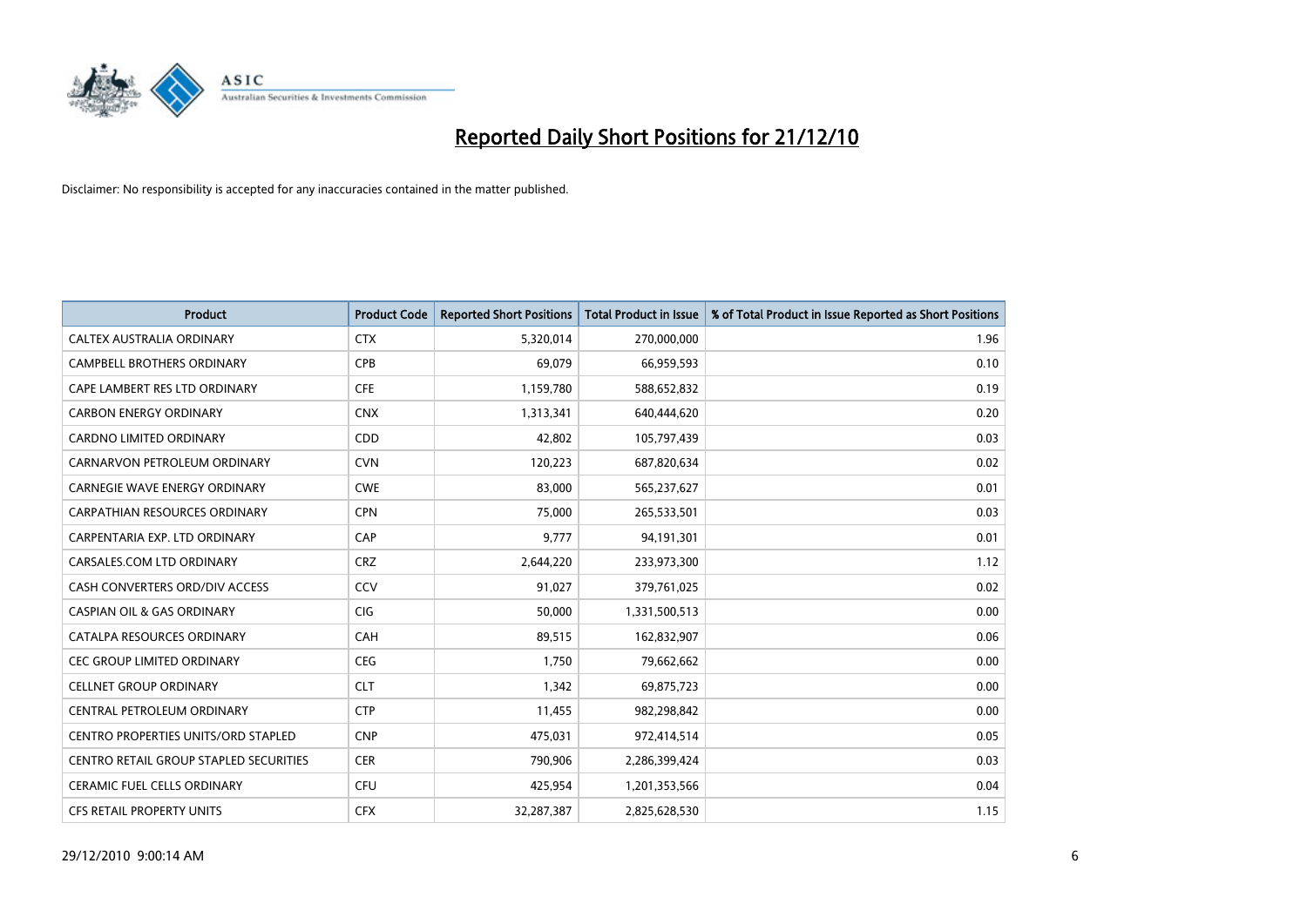

| <b>Product</b>                          | <b>Product Code</b> | <b>Reported Short Positions</b> | <b>Total Product in Issue</b> | % of Total Product in Issue Reported as Short Positions |
|-----------------------------------------|---------------------|---------------------------------|-------------------------------|---------------------------------------------------------|
| <b>CGA MINING LIMITED ORDINARY</b>      | CGX                 | 107,030                         | 333,265,726                   | 0.03                                                    |
| CHALICE GOLD MINES ORDINARY             | <b>CHN</b>          | 68,500                          | 211,455,886                   | 0.03                                                    |
| CHALLENGER DIV.PRO. STAPLED UNITS       | <b>CDI</b>          | 58,941                          | 913,426,007                   | 0.00                                                    |
| CHALLENGER INFRAST. STAPLED UNITS       | <b>CIF</b>          | 14,578                          | 316,223,785                   | 0.00                                                    |
| <b>CHALLENGER LIMITED ORDINARY</b>      | <b>CGF</b>          | 5,038,467                       | 502,403,359                   | 1.01                                                    |
| CHANDLER MACLEOD LTD ORDINARY           | <b>CMG</b>          | 11,970                          | 422,031,685                   | 0.00                                                    |
| CHARTER HALL GROUP STAPLED US PROHIBIT. | <b>CHC</b>          | 824,447                         | 306,341,814                   | 0.27                                                    |
| <b>CHARTER HALL OFFICE UNIT</b>         | CQO                 | 583,848                         | 493,319,730                   | 0.12                                                    |
| <b>CHARTER HALL RETAIL UNITS</b>        | <b>COR</b>          | 620,298                         | 305,810,723                   | 0.20                                                    |
| CHEMGENEX PHARMACEUT ORDINARY           | <b>CXS</b>          | 2,225                           | 283,348,870                   | 0.00                                                    |
| CITADEL RESOURCE GRP ORDINARY           | CGG                 | 4,613,053                       | 2,419,166,467                 | 0.18                                                    |
| CITIGOLD CORP LTD ORDINARY              | <b>CTO</b>          | 2,070,886                       | 1,040,278,301                 | 0.20                                                    |
| CLINUVEL PHARMACEUT, ORDINARY           | CUV                 | 4,127                           | 30,344,956                    | 0.01                                                    |
| <b>CLOUGH LIMITED ORDINARY</b>          | <b>CLO</b>          | 465,343                         | 770,906,269                   | 0.05                                                    |
| <b>COAL &amp; ALLIED ORDINARY</b>       | <b>CNA</b>          | 19,839                          | 86,584,735                    | 0.02                                                    |
| COAL OF AFRICA LTD ORDINARY             | <b>CZA</b>          | 1,948,037                       | 530,514,663                   | 0.36                                                    |
| <b>COALSPUR MINES LTD ORDINARY</b>      | <b>CPL</b>          | 1,381,166                       | 482,857,575                   | 0.29                                                    |
| COCA-COLA AMATIL ORDINARY               | <b>CCL</b>          | 3,697,845                       | 756,003,067                   | 0.47                                                    |
| <b>COCHLEAR LIMITED ORDINARY</b>        | <b>COH</b>          | 930,400                         | 56,666,632                    | 1.63                                                    |
| <b>COCKATOO COAL ORDINARY</b>           | COK                 | 1,312,642                       | 970,036,951                   | 0.13                                                    |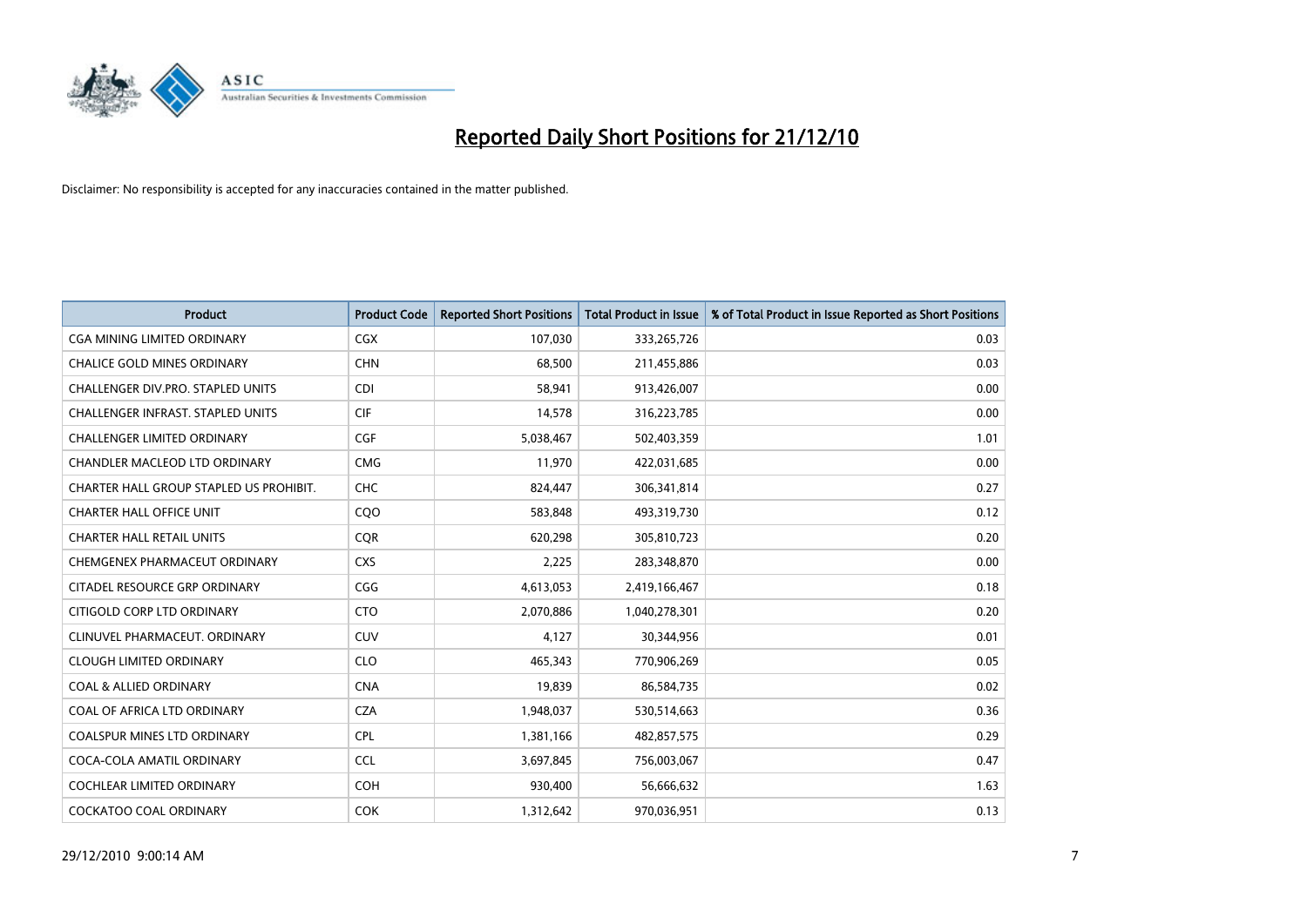

| <b>Product</b>                       | <b>Product Code</b> | <b>Reported Short Positions</b> | <b>Total Product in Issue</b> | % of Total Product in Issue Reported as Short Positions |
|--------------------------------------|---------------------|---------------------------------|-------------------------------|---------------------------------------------------------|
| <b>COFFEY INTERNATIONAL ORDINARY</b> | <b>COF</b>          | 20,466                          | 132,577,523                   | 0.01                                                    |
| COMMONWEALTH BANK, ORDINARY          | <b>CBA</b>          | 13,362,488                      | 1,548,882,074                 | 0.83                                                    |
| COMMONWEALTH PROP ORDINARY UNITS     | <b>CPA</b>          | 45,352,202                      | 2,381,417,892                 | 1.91                                                    |
| <b>COMPASS RESOURCES ORDINARY</b>    | <b>CMR</b>          | 101,480                         | 147,402,920                   | 0.07                                                    |
| <b>COMPUTERSHARE LTD ORDINARY</b>    | <b>CPU</b>          | 4,504,143                       | 555,664,059                   | 0.79                                                    |
| <b>CONNECTEAST GROUP STAPLED</b>     | <b>CEU</b>          | 38,388,763                      | 3,940,145,951                 | 0.97                                                    |
| CONQUEST MINING ORDINARY             | <b>COT</b>          | 600,000                         | 583,241,478                   | 0.10                                                    |
| CONSOLIDATED MEDIA, ORDINARY         | <b>CMI</b>          | 2,724,684                       | 561,834,996                   | 0.48                                                    |
| CONTANGO MICROCAP ORDINARY           | <b>CTN</b>          | 7,500                           | 145,708,783                   | 0.01                                                    |
| CONTINENTAL COAL LTD ORDINARY        | <b>CCC</b>          | 1,852,332                       | 1,655,951,767                 | 0.11                                                    |
| COOPER ENERGY LTD ORDINARY           | <b>COE</b>          | 104,399                         | 292,576,001                   | 0.04                                                    |
| <b>COPPER RANGE LIMITED ORDINARY</b> | CRJ                 | 52,000                          | 405,044,716                   | 0.01                                                    |
| COPPER STRIKE LTD ORDINARY           | <b>CSE</b>          | 714                             | 129,455,571                   | 0.00                                                    |
| <b>CORDLIFE LIMITED ORDINARY</b>     | CBB                 | 30,579                          | 145,360,920                   | 0.02                                                    |
| <b>COUNT FINANCIAL ORDINARY</b>      | COU                 | 7,064                           | 262,212,976                   | 0.00                                                    |
| <b>CRANE GROUP LIMITED ORDINARY</b>  | <b>CRG</b>          | 1,337,243                       | 79,110,667                    | 1.68                                                    |
| CROMWELL GROUP STAPLED SECURITIES    | <b>CMW</b>          | 351,305                         | 910,985,951                   | 0.04                                                    |
| <b>CROWN LIMITED ORDINARY</b>        | <b>CWN</b>          | 2,299,571                       | 754,131,800                   | 0.31                                                    |
| <b>CSG LIMITED ORDINARY</b>          | CSV                 | 563,015                         | 244,928,695                   | 0.22                                                    |
| <b>CSL LIMITED ORDINARY</b>          | <b>CSL</b>          | 10,525,028                      | 548,028,220                   | 1.89                                                    |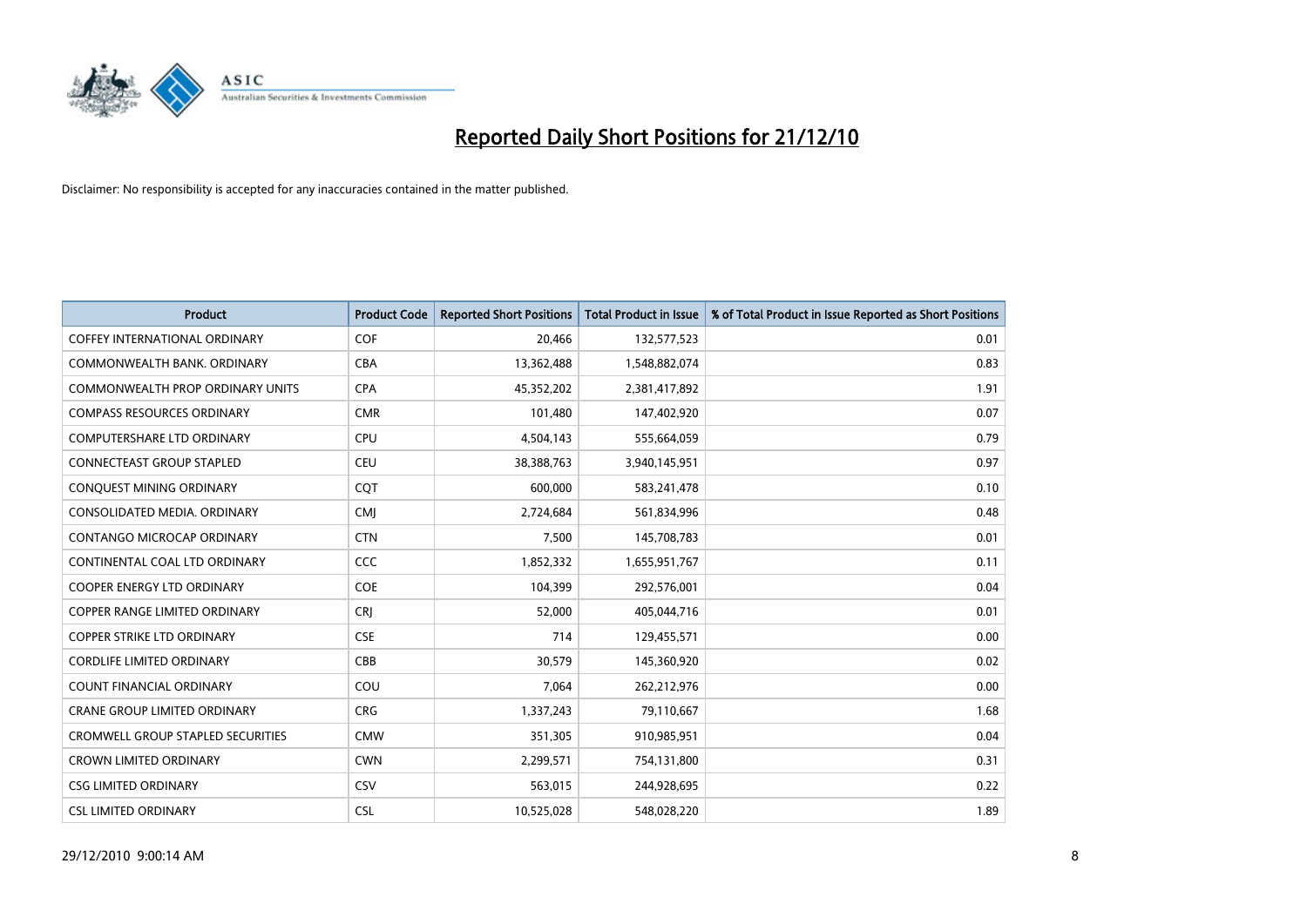

| Product                            | <b>Product Code</b> | <b>Reported Short Positions</b> | <b>Total Product in Issue</b> | % of Total Product in Issue Reported as Short Positions |
|------------------------------------|---------------------|---------------------------------|-------------------------------|---------------------------------------------------------|
| <b>CSR LIMITED ORDINARY</b>        | <b>CSR</b>          | 3,194,980                       | 1,517,909,514                 | 0.22                                                    |
| <b>CUDECO LIMITED ORDINARY</b>     | CDU                 | 809,374                         | 145,412,643                   | 0.55                                                    |
| <b>CUSTOMERS LIMITED ORDINARY</b>  | <b>CUS</b>          | 202,718                         | 134,869,357                   | 0.15                                                    |
| DART ENERGY LTD ORDINARY           | <b>DTE</b>          | 718,731                         | 548,188,184                   | 0.13                                                    |
| DAVID JONES LIMITED ORDINARY       | <b>DJS</b>          | 12,293,215                      | 514,034,694                   | 2.40                                                    |
| DECMIL GROUP LIMITED ORDINARY      | <b>DCG</b>          | 17,397                          | 124,204,568                   | 0.01                                                    |
| DEEP YELLOW LIMITED ORDINARY       | <b>DYL</b>          | 20.875                          | 1,125,814,458                 | 0.00                                                    |
| DEVINE LIMITED ORDINARY            | <b>DVN</b>          | 1,000                           | 634,918,223                   | 0.00                                                    |
| DEXUS PROPERTY GROUP STAPLED UNITS | <b>DXS</b>          | 3,295,143                       | 4,839,024,176                 | 0.06                                                    |
| DISCOVERY METALS LTD ORDINARY      | <b>DML</b>          | 257,259                         | 435,878,231                   | 0.05                                                    |
| DOMINION MINING ORDINARY           | <b>DOM</b>          | 248,809                         | 103,520,259                   | 0.23                                                    |
| DOMINO PIZZA ENTERPR ORDINARY      | <b>DMP</b>          | 3                               | 68,407,674                    | 0.00                                                    |
| DOWNER EDI LIMITED ORDINARY        | <b>DOW</b>          | 1,686,141                       | 343,178,483                   | 0.48                                                    |
| DRILLSEARCH ENERGY ORDINARY        | <b>DLS</b>          | 500,000                         | 2,058,079,563                 | 0.02                                                    |
| DUET GROUP STAPLED US PROHIBIT.    | <b>DUE</b>          | 1,712,034                       | 887,304,690                   | 0.18                                                    |
| DULUXGROUP LIMITED ORDINARY        | <b>DLX</b>          | 882,177                         | 367,456,259                   | 0.24                                                    |
| DWS ADVANCED ORDINARY              | <b>DWS</b>          | 111,214                         | 132,362,763                   | 0.09                                                    |
| DYESOL LIMITED ORDINARY            | <b>DYE</b>          | 340,000                         | 143,384,818                   | 0.24                                                    |
| <b>EASTERN STAR GAS ORDINARY</b>   | <b>ESG</b>          | 2,408,073                       | 991,567,041                   | 0.22                                                    |
| <b>EDT RETAIL TRUST UNITS</b>      | <b>EDT</b>          | 99,457                          | 4,700,290,868                 | 0.00                                                    |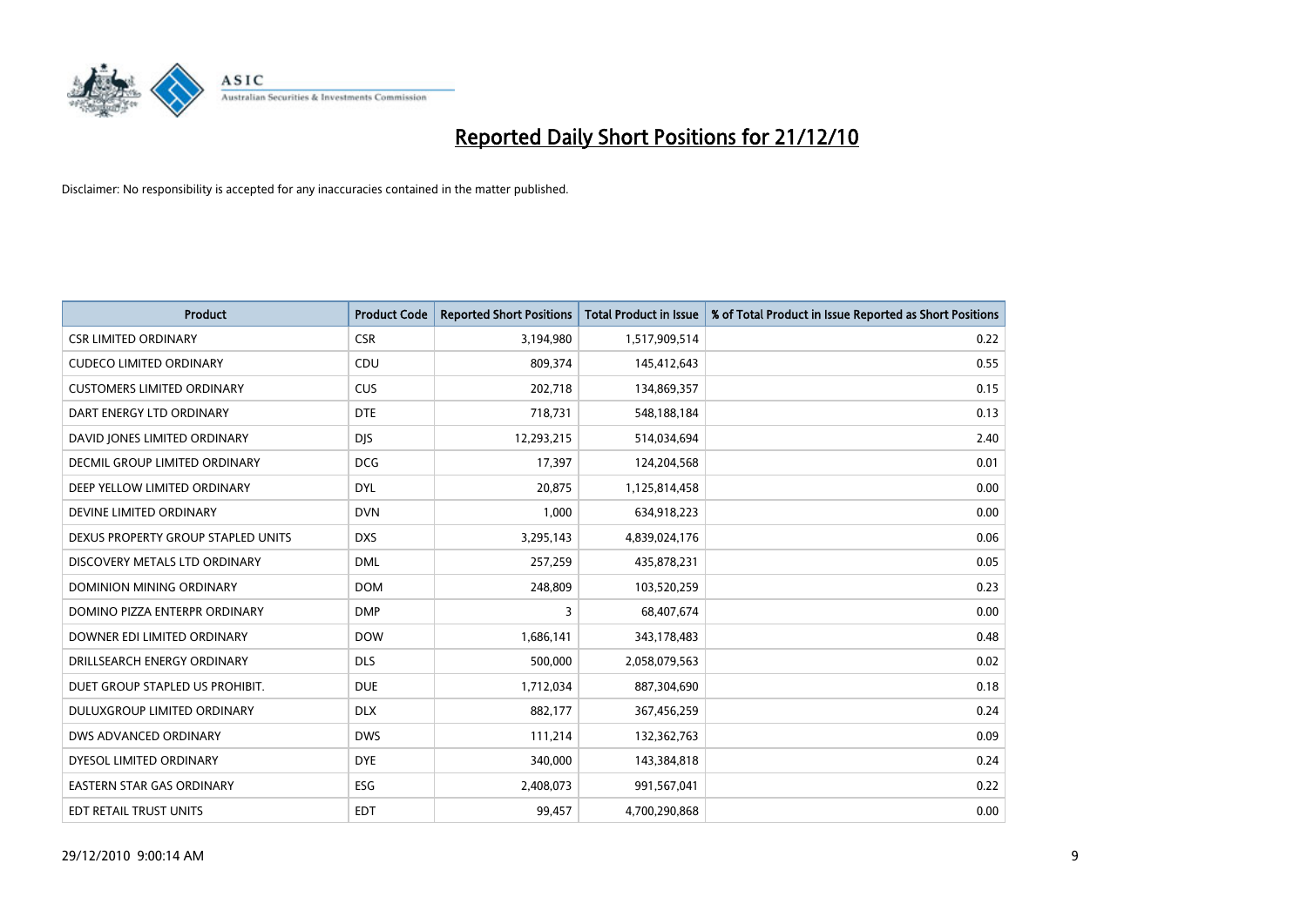

| Product                                   | <b>Product Code</b> | <b>Reported Short Positions</b> | <b>Total Product in Issue</b> | % of Total Product in Issue Reported as Short Positions |
|-------------------------------------------|---------------------|---------------------------------|-------------------------------|---------------------------------------------------------|
| <b>ELDERS LIMITED ORDINARY</b>            | <b>ELD</b>          | 15,278,087                      | 448,598,480                   | 3.39                                                    |
| ELDORADO GOLD CORP CDI 1:1                | EAU                 | 29,135                          | 20,699,344                    | 0.14                                                    |
| ELIXIR PETROLEUM LTD ORDINARY             | <b>EXR</b>          | 324,400                         | 188,988,472                   | 0.17                                                    |
| <b>EMECO HOLDINGS ORDINARY</b>            | <b>EHL</b>          | 537,487                         | 631,237,586                   | 0.08                                                    |
| <b>ENERGY RESOURCES ORDINARY 'A'</b>      | <b>ERA</b>          | 1,567,905                       | 190,737,934                   | 0.83                                                    |
| <b>ENERGY WORLD CORPOR, ORDINARY</b>      | <b>EWC</b>          | 7,792,152                       | 1,561,166,672                 | 0.50                                                    |
| ENTEK ENERGY LTD ORDINARY                 | <b>ETE</b>          | 489,903                         | 287,692,535                   | 0.17                                                    |
| <b>ENTELLECT SOLUTIONS ORDINARY</b>       | <b>ESN</b>          | 464,050                         | 1,740,334,200                 | 0.03                                                    |
| <b>ENVESTRA LIMITED ORDINARY</b>          | <b>ENV</b>          | 1,863,763                       | 1,430,398,609                 | 0.13                                                    |
| EQUATORIAL RES LTD ORDINARY               | EQX                 | 109,000                         | 86,193,022                    | 0.13                                                    |
| EQUINOX MINERALS LTD CHESS DEPOSITARY INT | EQN                 | 4,725,720                       | 709,393,211                   | 0.67                                                    |
| <b>EVEREST FINANCIAL ORDINARY</b>         | EFG                 | 4,300                           | 251,442,316                   | 0.00                                                    |
| <b>EXTRACT RESOURCES ORDINARY</b>         | <b>EXT</b>          | 254,623                         | 243,302,298                   | 0.11                                                    |
| FAIRFAX MEDIA LTD ORDINARY                | <b>FXI</b>          | 281,240,747                     | 2,351,955,725                 | 11.96                                                   |
| <b>FANTASTIC HOLDINGS ORDINARY</b>        | <b>FAN</b>          | 3,000                           | 102,739,538                   | 0.00                                                    |
| FERRAUS LIMITED ORDINARY                  | <b>FRS</b>          | 1,114                           | 205,700,890                   | 0.00                                                    |
| FISHER & PAYKEL APP. ORDINARY             | <b>FPA</b>          | 10,745,752                      | 724,235,162                   | 1.49                                                    |
| FISHER & PAYKEL H. ORDINARY               | <b>FPH</b>          | 2,327,456                       | 517,811,812                   | 0.45                                                    |
| FKP PROPERTY GROUP STAPLED SECURITIES     | <b>FKP</b>          | 11,880,070                      | 1,174,033,185                 | 1.01                                                    |
| FLEETWOOD CORP ORDINARY                   | <b>FWD</b>          | 69,418                          | 57,281,484                    | 0.12                                                    |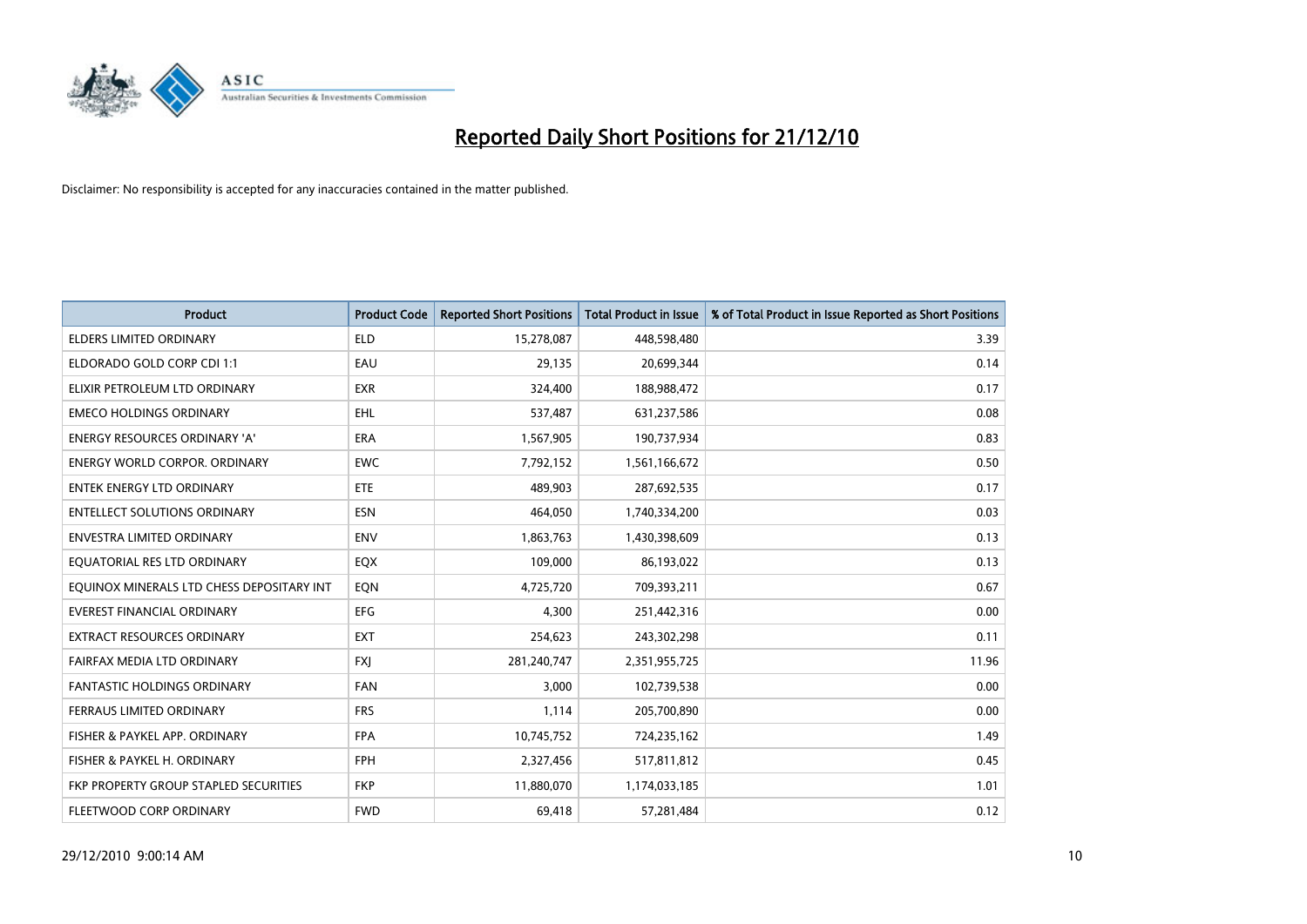

| <b>Product</b>                       | <b>Product Code</b> | <b>Reported Short Positions</b> | Total Product in Issue | % of Total Product in Issue Reported as Short Positions |
|--------------------------------------|---------------------|---------------------------------|------------------------|---------------------------------------------------------|
| FLETCHER BUILDING ORDINARY           | <b>FBU</b>          | 2,271,702                       | 611,250,393            | 0.36                                                    |
| FLEXIGROUP LIMITED ORDINARY          | <b>FXL</b>          | 81,573                          | 275,472,492            | 0.03                                                    |
| <b>FLIGHT CENTRE ORDINARY</b>        | <b>FLT</b>          | 2,746,132                       | 99,789,746             | 2.76                                                    |
| FLINDERS MINES LTD ORDINARY          | <b>FMS</b>          | 21,438,821                      | 1,820,149,571          | 1.19                                                    |
| <b>FOCUS MINERALS LTD ORDINARY</b>   | <b>FML</b>          | 300.000                         | 2,865,543,210          | 0.01                                                    |
| <b>FORGE GROUP LIMITED ORDINARY</b>  | FGE                 | 7,624                           | 82,844,014             | 0.01                                                    |
| FORTE ENERGY NL ORDINARY             | <b>FTE</b>          | 2,658,986                       | 582,658,031            | 0.46                                                    |
| FORTESCUE METALS GRP ORDINARY        | <b>FMG</b>          | 8,094,603                       | 3,112,442,409          | 0.26                                                    |
| <b>FOSTER'S GROUP ORDINARY</b>       | <b>FGL</b>          | 3,274,961                       | 1,935,386,127          | 0.18                                                    |
| FTD CORPORATION ORDINARY             | <b>FTD</b>          | 8,088                           | 100,421,069            | 0.01                                                    |
| <b>FUNTASTIC LIMITED ORDINARY</b>    | <b>FUN</b>          | 322,528                         | 340,997,682            | 0.09                                                    |
| <b>G.U.D. HOLDINGS ORDINARY</b>      | GUD                 | 280,829                         | 68,426,721             | 0.41                                                    |
| <b>GALAXY RESOURCES ORDINARY</b>     | <b>GXY</b>          | 628,874                         | 191,903,358            | 0.31                                                    |
| <b>GEODYNAMICS LIMITED ORDINARY</b>  | GDY                 | 239,569                         | 293,047,456            | 0.08                                                    |
| <b>GINDALBIE METALS LTD ORDINARY</b> | GBG                 | 8,475,553                       | 935,215,590            | 0.90                                                    |
| <b>GIRALIA RESOURCES NL ORDINARY</b> | <b>GIR</b>          | 310,070                         | 181,160,170            | 0.17                                                    |
| <b>GLOBAL MINING ORDINARY</b>        | <b>GMI</b>          | 8,951                           | 191,820,968            | 0.00                                                    |
| <b>GLOUCESTER COAL ORDINARY</b>      | GCL                 | 255,660                         | 140,447,062            | 0.18                                                    |
| <b>GME RESOURCES LTD ORDINARY</b>    | <b>GME</b>          | 800                             | 302,352,750            | 0.00                                                    |
| <b>GOLDEN GATE PETROL ORDINARY</b>   | GGP                 | 11,538                          | 1,067,159,955          | 0.00                                                    |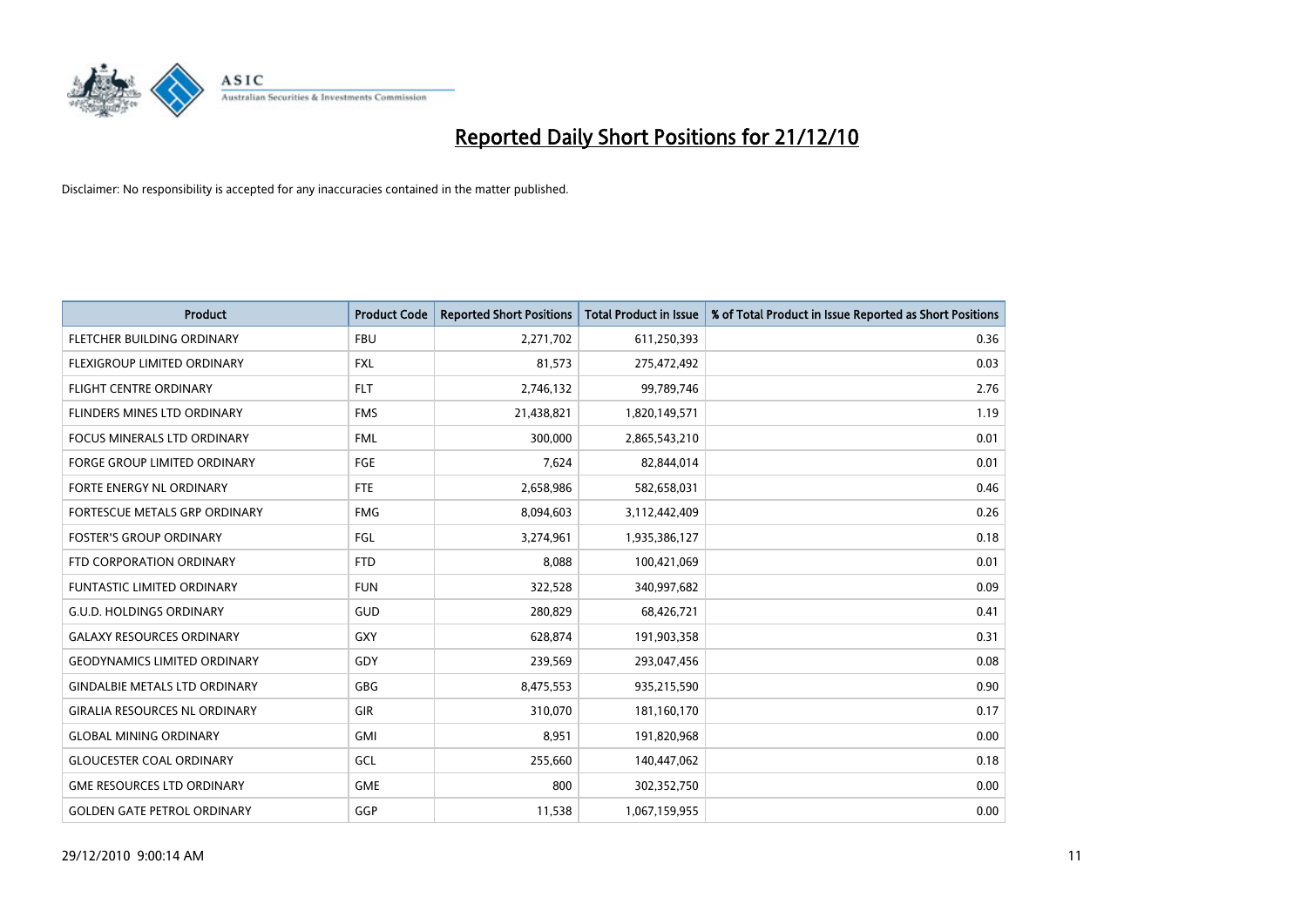

| <b>Product</b>                            | <b>Product Code</b> | <b>Reported Short Positions</b> | <b>Total Product in Issue</b> | % of Total Product in Issue Reported as Short Positions |
|-------------------------------------------|---------------------|---------------------------------|-------------------------------|---------------------------------------------------------|
| <b>GOLDEN WEST RESOURCE ORDINARY</b>      | GWR                 | 1,617                           | 164,606,127                   | 0.00                                                    |
| <b>GOODMAN FIELDER. ORDINARY</b>          | GFF                 | 13,710,966                      | 1,380,386,438                 | 1.00                                                    |
| <b>GOODMAN GROUP STAPLED US PROHIBIT.</b> | <b>GMG</b>          | 3,872,028                       | 6,369,751,394                 | 0.06                                                    |
| <b>GPT GROUP STAPLED SEC.</b>             | GPT                 | 6,633,781                       | 1,855,529,431                 | 0.35                                                    |
| <b>GRAINCORP LIMITED A CLASS ORDINARY</b> | <b>GNC</b>          | 402,853                         | 198,318,900                   | 0.21                                                    |
| <b>GRANGE RESOURCES. ORDINARY</b>         | <b>GRR</b>          | 1,537,659                       | 1,152,077,403                 | 0.13                                                    |
| <b>GREENLAND MIN EN LTD ORDINARY</b>      | GGG                 | 2,452,534                       | 278,402,017                   | 0.88                                                    |
| <b>GRYPHON MINERALS LTD ORDINARY</b>      | GRY                 | 166,787                         | 292,472,058                   | 0.06                                                    |
| GUINNESS PEAT GROUP. CHESS DEPOSITARY INT | <b>GPG</b>          | 55                              | 291,115,957                   | 0.00                                                    |
| <b>GUNNS LIMITED ORDINARY</b>             | <b>GNS</b>          | 12,182,662                      | 848,401,559                   | 1.42                                                    |
| <b>GWA GROUP LTD ORDINARY</b>             | <b>GWA</b>          | 3,047,010                       | 301,102,514                   | 1.01                                                    |
| <b>HARVEY NORMAN ORDINARY</b>             | <b>HVN</b>          | 31,536,543                      | 1,062,316,784                 | 2.93                                                    |
| HASTIE GROUP LIMITED ORDINARY             | <b>HST</b>          | 543,359                         | 239,781,419                   | 0.23                                                    |
| HASTINGS DIVERSIFIED STAPLED SECURITY     | <b>HDF</b>          | 359,593                         | 518,300,758                   | 0.06                                                    |
| <b>HEARTWARE INT INC CDI 35:1</b>         | <b>HIN</b>          | 272,008                         | 66,059,280                    | 0.41                                                    |
| <b>HENDERSON GROUP CDI 1:1</b>            | <b>HGG</b>          | 5,705,228                       | 560,490,613                   | 1.01                                                    |
| HFA HOLDINGS LIMITED ORDINARY             | <b>HFA</b>          | 1,973,533                       | 469,330,170                   | 0.41                                                    |
| HIGHLANDS PACIFIC ORDINARY                | <b>HIG</b>          | 2,382,804                       | 685,582,148                   | 0.35                                                    |
| HILLS HOLDINGS LTD ORDINARY               | <b>HIL</b>          | 241,964                         | 248,676,841                   | 0.09                                                    |
| HORIZON OIL LIMITED ORDINARY              | <b>HZN</b>          | 2,999,287                       | 1,130,311,515                 | 0.26                                                    |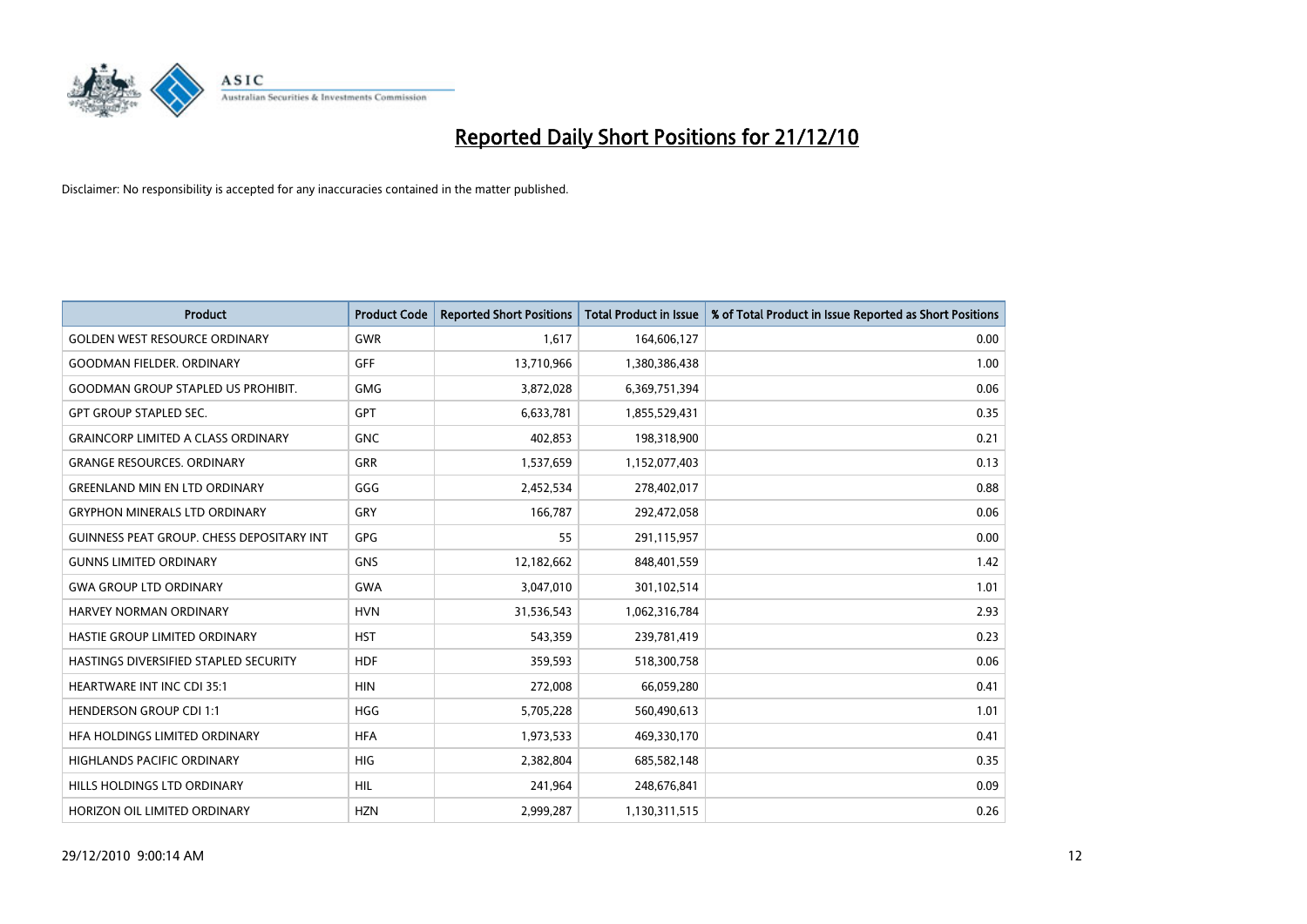

| Product                                  | <b>Product Code</b> | <b>Reported Short Positions</b> | <b>Total Product in Issue</b> | % of Total Product in Issue Reported as Short Positions |
|------------------------------------------|---------------------|---------------------------------|-------------------------------|---------------------------------------------------------|
| <b>ICON ENERGY LIMITED ORDINARY</b>      | <b>ICN</b>          | 67,000                          | 439,801,394                   | 0.02                                                    |
| <b>IINET LIMITED ORDINARY</b>            | <b>IIN</b>          | 1,074,089                       | 151,971,119                   | 0.70                                                    |
| <b>ILUKA RESOURCES ORDINARY</b>          | ILU.                | 4,150,833                       | 418,700,517                   | 0.98                                                    |
| <b>IMDEX LIMITED ORDINARY</b>            | <b>IMD</b>          | 20,746                          | 197,047,128                   | 0.01                                                    |
| IMF (AUSTRALIA) LTD ORDINARY             | <b>IMF</b>          | 330,137                         | 122,496,819                   | 0.27                                                    |
| <b>IMX RESOURCES LTD ORDINARY</b>        | <b>IXR</b>          | 20,000                          | 262,552,803                   | 0.01                                                    |
| <b>INCITEC PIVOT ORDINARY</b>            | IPL                 | 2,700,022                       | 1,628,730,107                 | 0.16                                                    |
| <b>INDAGO RESOURCES LTD ORDINARY</b>     | IDG.                | 8,179                           | 5,478,535                     | 0.15                                                    |
| INDEPENDENCE GROUP ORDINARY              | <b>IGO</b>          | 576,765                         | 138,777,305                   | 0.40                                                    |
| <b>INDOPHIL RESOURCES ORDINARY</b>       | <b>IRN</b>          | 388,915                         | 471,445,763                   | 0.08                                                    |
| INDUSTREA LIMITED ORDINARY               | IDL                 | 1,035,950                       | 363,878,295                   | 0.28                                                    |
| <b>INFIGEN ENERGY STAPLED SECURITIES</b> | <b>IFN</b>          | 4,889,908                       | 761,222,569                   | 0.63                                                    |
| ING INDUSTRIAL FUND UNITS                | <b>IIF</b>          | 1,533,000                       | 2,592,249,647                 | 0.07                                                    |
| ING OFFICE FUND STAPLED SECURITIES       | <b>IOF</b>          | 5,782,651                       | 2,729,071,212                 | 0.20                                                    |
| ING RE COM GROUP STAPLED SECURITIES      | ILF.                | 9,075                           | 441,029,194                   | 0.00                                                    |
| <b>INSURANCE AUSTRALIA ORDINARY</b>      | IAG                 | 836,630                         | 2,079,034,021                 | 0.03                                                    |
| <b>INTEGRA MINING LTD, ORDINARY</b>      | <b>IGR</b>          | 3,809,223                       | 756,692,394                   | 0.50                                                    |
| <b>INTREPID MINES ORDINARY</b>           | IAU                 | 2,028,274                       | 497,307,670                   | 0.40                                                    |
| <b>INVOCARE LIMITED ORDINARY</b>         | <b>IVC</b>          | 1,043,400                       | 102,421,288                   | 1.02                                                    |
| <b>ION LIMITED ORDINARY</b>              | <b>ION</b>          | 164,453                         | 256,365,105                   | 0.06                                                    |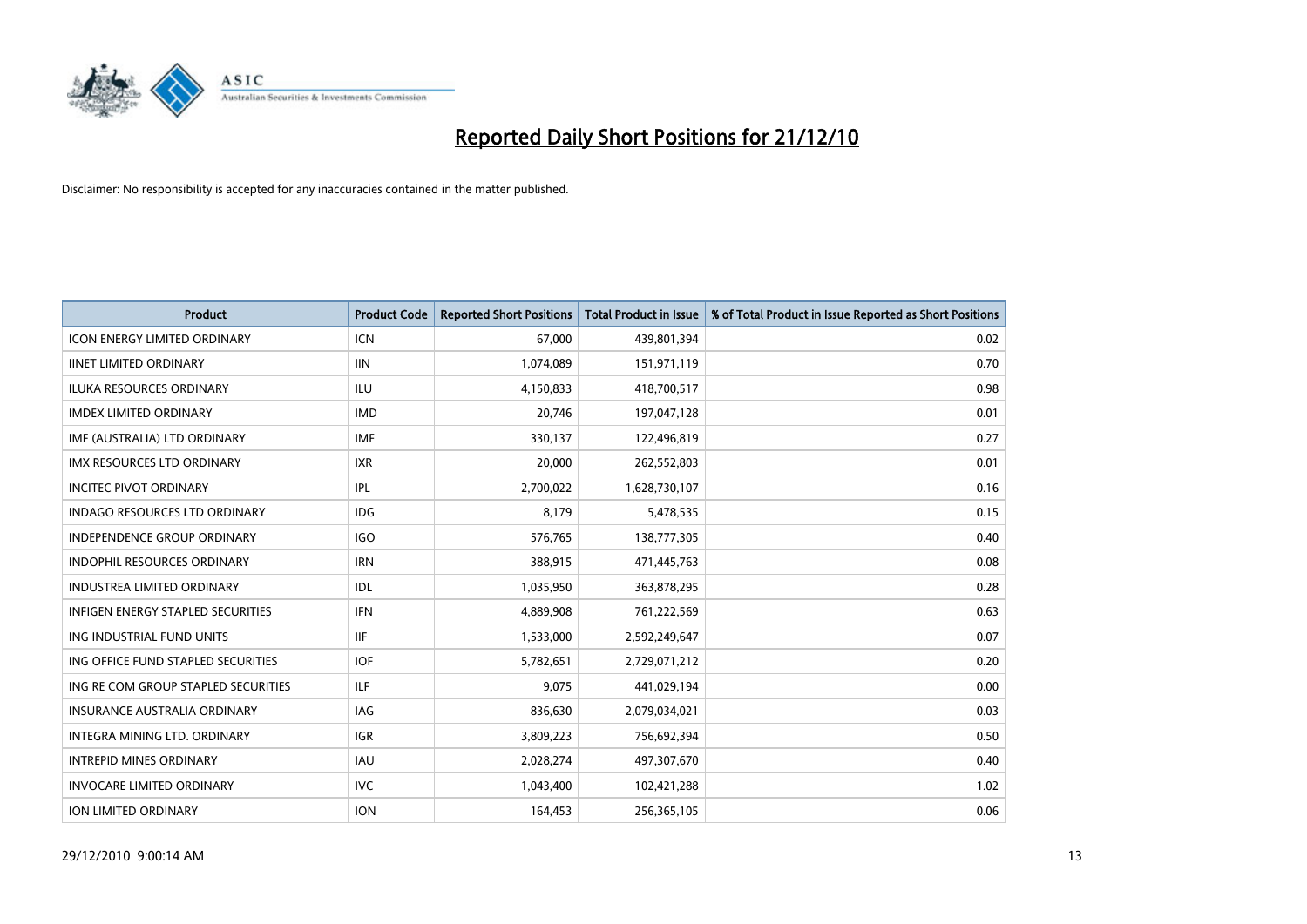

| Product                                  | <b>Product Code</b> | <b>Reported Short Positions</b> | <b>Total Product in Issue</b> | % of Total Product in Issue Reported as Short Positions |
|------------------------------------------|---------------------|---------------------------------|-------------------------------|---------------------------------------------------------|
| <b>IOOF HOLDINGS LTD ORDINARY</b>        | IFL                 | 1,674,194                       | 229,794,395                   | 0.71                                                    |
| IRESS MARKET TECH. ORDINARY              | <b>IRE</b>          | 2,196,052                       | 126,018,142                   | 1.73                                                    |
| <b>IRON ORE HOLDINGS ORDINARY</b>        | <b>IOH</b>          | 14,525                          | 137,525,126                   | 0.01                                                    |
| ISHARES MSCI EAFE CDI 1:1                | <b>IVE</b>          | 75,419                          | 590,400,000                   | 0.01                                                    |
| ISHARES MSCI EM MKTS CDI 1:1             | IEM                 | 21,956                          | 425,700,000                   | 0.01                                                    |
| ISHARES S&P 500 CDI 1:1                  | <b>IVV</b>          | 22,165                          | 116,350,000                   | 0.02                                                    |
| ISHARES S&P ASIA 50 CDI 1:1              | IAA                 | 15,357                          | 1,700,000                     | 0.90                                                    |
| ISHARES S&P EU 350 CDI 1:1               | <b>IEU</b>          | 3,707                           | 50,800,000                    | 0.01                                                    |
| <b>ISOFT GROUP LIMITED ORDINARY</b>      | <b>ISF</b>          | 5,342,730                       | 1,070,595,874                 | 0.49                                                    |
| <b>IVANHOE AUSTRALIA ORDINARY</b>        | <b>IVA</b>          | 312,171                         | 418,410,103                   | 0.08                                                    |
| <b>JABIRU METALS LTD ORDINARY</b>        | <b>JML</b>          | 126,557                         | 552,619,180                   | 0.02                                                    |
| JAMES HARDIE INDUST CHESS DEPOSITARY INT | <b>IHX</b>          | 16,637,902                      | 436,070,585                   | 3.80                                                    |
| <b>JAMESON RESOURCES ORDINARY</b>        | <b>JAL</b>          | 1,600,000                       | 63,885,910                    | 2.50                                                    |
| <b>JB HI-FI LIMITED ORDINARY</b>         | <b>IBH</b>          | 8,584,323                       | 109,223,945                   | 7.87                                                    |
| <b>KAGARA LTD ORDINARY</b>               | KZL                 | 2,141,418                       | 707,789,717                   | 0.29                                                    |
| KANGAROO RES LTD ORDINARY                | <b>KRL</b>          | 5,242,004                       | 801,491,752                   | 0.65                                                    |
| KAROON GAS AUSTRALIA ORDINARY            | <b>KAR</b>          | 81,412                          | 217,295,769                   | 0.03                                                    |
| KATHMANDU HOLD LTD ORDINARY              | <b>KMD</b>          | 365,252                         | 200,000,000                   | 0.18                                                    |
| <b>KENTOR GOLD LIMITED ORDINARY</b>      | KGL                 | 199,078                         | 1,061,592,950                 | 0.02                                                    |
| <b>KEYBRIDGE CAPITAL ORDINARY</b>        | <b>KBC</b>          | 5,999                           | 172,070,564                   | 0.00                                                    |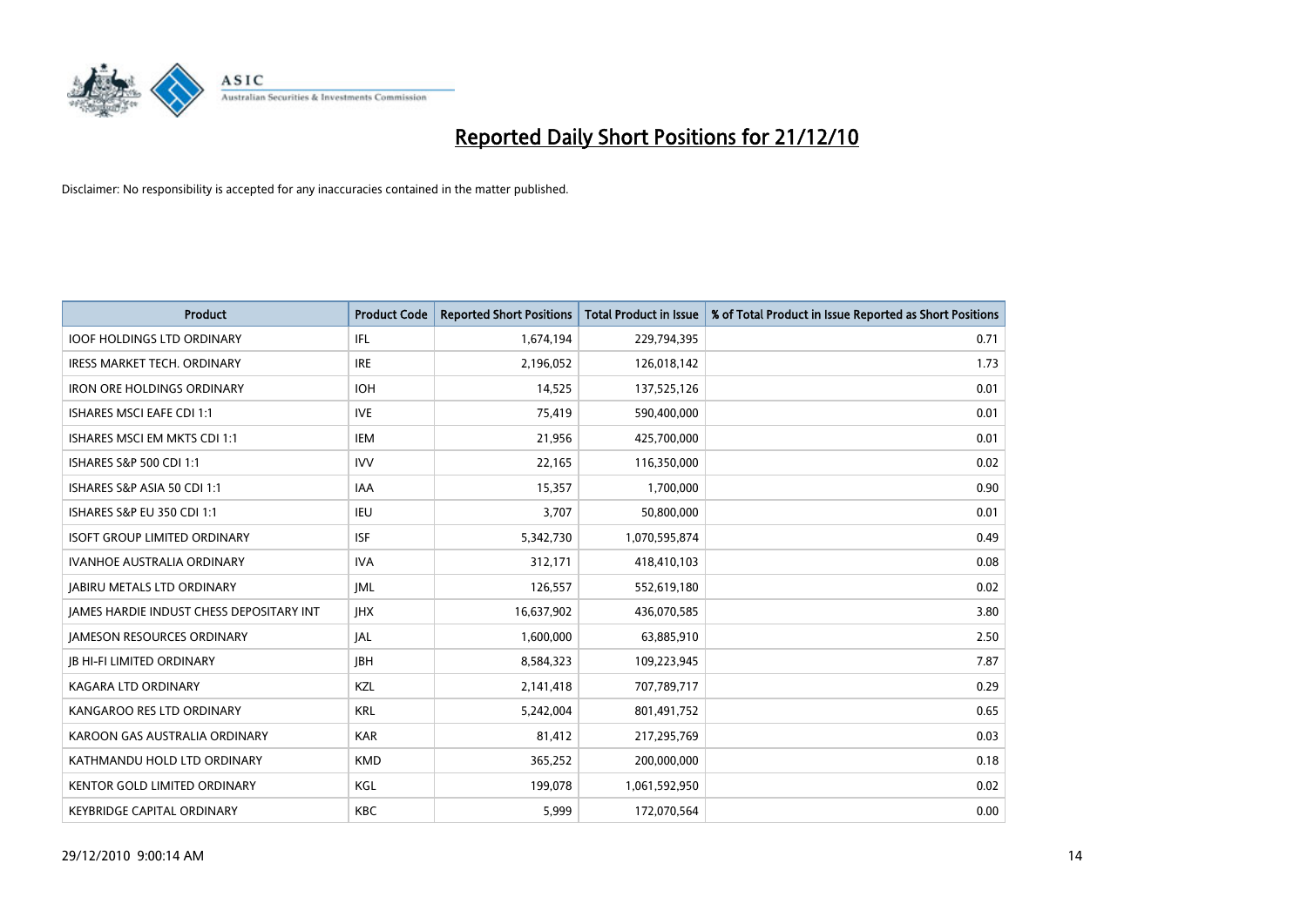

| Product                               | <b>Product Code</b> | <b>Reported Short Positions</b> | Total Product in Issue | % of Total Product in Issue Reported as Short Positions |
|---------------------------------------|---------------------|---------------------------------|------------------------|---------------------------------------------------------|
| KIMBERLEY METALS LTD ORDINARY         | <b>KBL</b>          | 2,609                           | 161,356,672            | 0.00                                                    |
| KINGSGATE CONSOLID. ORDINARY          | <b>KCN</b>          | 1,822,774                       | 102,032,231            | 1.80                                                    |
| KINGSROSE MINING LTD ORDINARY         | <b>KRM</b>          | 138,500                         | 249,818,060            | 0.05                                                    |
| LAGUNA RESOURCES NL ORDINARY          | <b>LRC</b>          | 2,600                           | 1,236,531,175          | 0.00                                                    |
| LEIGHTON HOLDINGS ORDINARY            | LEI                 | 3,190,514                       | 300,889,299            | 1.04                                                    |
| LEND LEASE GROUP UNIT/ORD STAPLED     | <b>LLC</b>          | 1,463,404                       | 565,558,754            | 0.25                                                    |
| LINC ENERGY LTD ORDINARY              | <b>LNC</b>          | 5,853,996                       | 499,252,239            | 1.16                                                    |
| LYNAS CORPORATION ORDINARY            | LYC.                | 38,467,571                      | 1,662,499,093          | 2.30                                                    |
| M2 TELECOMMUNICATION ORDINARY         | <b>MTU</b>          | 1,500                           | 122,777,336            | 0.00                                                    |
| MAC SERVICES (THE) ORDINARY           | <b>MSL</b>          | 65,667                          | 165,966,692            | 0.04                                                    |
| MACARTHUR COAL ORDINARY               | <b>MCC</b>          | 1,382,568                       | 299,476,903            | 0.44                                                    |
| <b>MACMAHON HOLDINGS ORDINARY</b>     | MAH                 | 3,868,818                       | 733,711,705            | 0.52                                                    |
| MACO ATLAS ROADS GRP ORDINARY STAPLED | <b>MQA</b>          | 3,191,740                       | 452,345,907            | 0.70                                                    |
| MACQUARIE GROUP LTD ORDINARY          | <b>MOG</b>          | 3,559,344                       | 346,712,482            | 1.00                                                    |
| <b>MANTRA RESOURCES ORDINARY</b>      | <b>MRU</b>          | 64,200                          | 130,229,188            | 0.05                                                    |
| MAP GROUP STAPLED US PROHIBIT.        | <b>MAP</b>          | 1,160,418                       | 1,861,210,782          | 0.07                                                    |
| <b>MARION ENERGY ORDINARY</b>         | <b>MAE</b>          | 332,494                         | 863,960,474            | 0.04                                                    |
| MATRIX C & E LTD ORDINARY             | <b>MCE</b>          | 76,165                          | 72,964,098             | 0.11                                                    |
| MCMILLAN SHAKESPEARE ORDINARY         | <b>MMS</b>          | 206,020                         | 67,874,101             | 0.30                                                    |
| MCPHERSON'S LTD ORDINARY              | <b>MCP</b>          | 17,139                          | 71,651,758             | 0.02                                                    |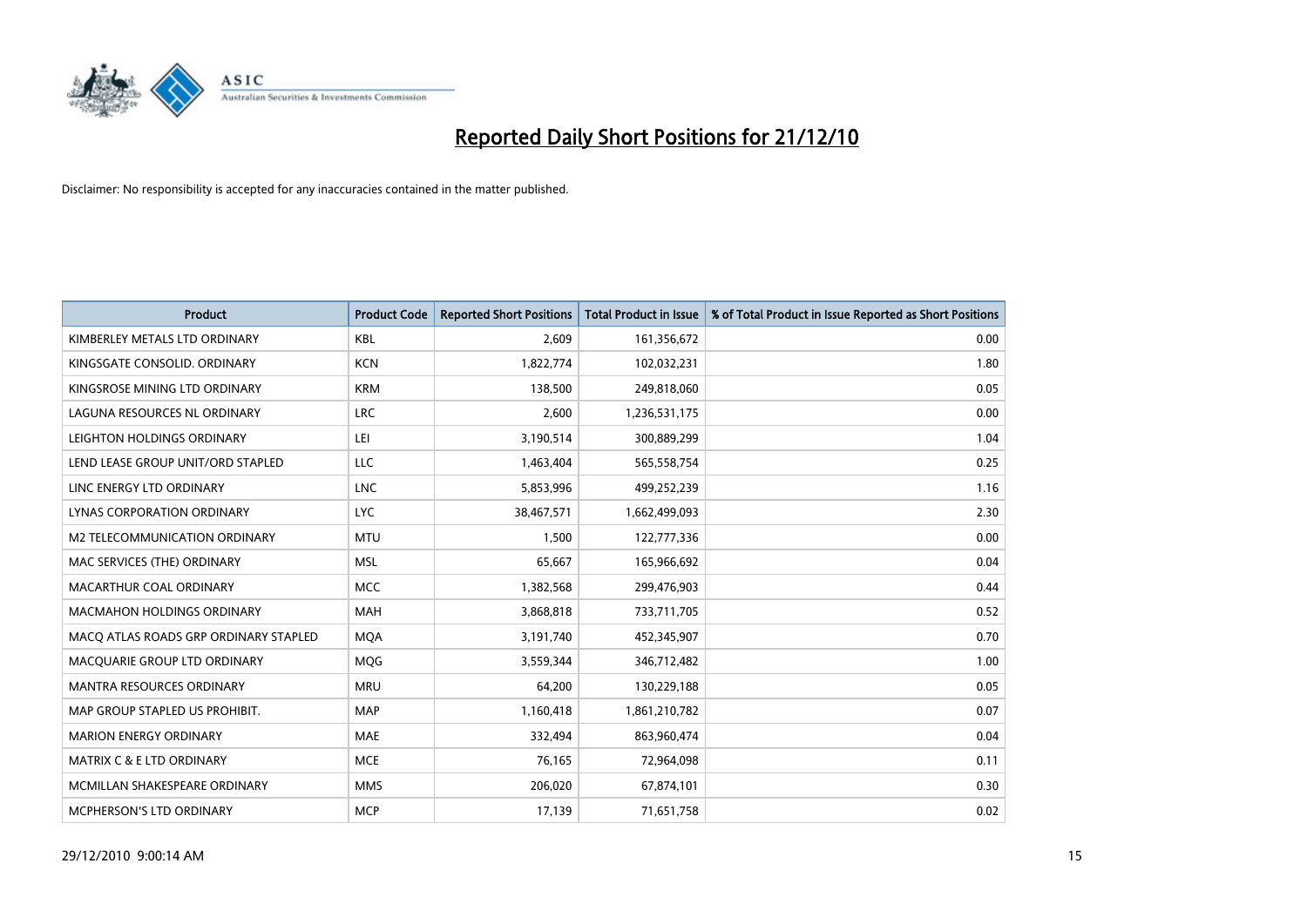

| Product                           | <b>Product Code</b> | <b>Reported Short Positions</b> | <b>Total Product in Issue</b> | % of Total Product in Issue Reported as Short Positions |
|-----------------------------------|---------------------|---------------------------------|-------------------------------|---------------------------------------------------------|
| MEDUSA MINING LTD ORDINARY        | <b>MML</b>          | 1,819,933                       | 188,233,911                   | 0.96                                                    |
| MELBOURNE IT LIMITED ORDINARY     | <b>MLB</b>          | 136,142                         | 80,031,955                    | 0.17                                                    |
| MEO AUSTRALIA LTD ORDINARY        | <b>MEO</b>          | 916,290                         | 539,913,260                   | 0.17                                                    |
| <b>MERMAID MARINE ORDINARY</b>    | <b>MRM</b>          | 167,974                         | 213,383,546                   | 0.07                                                    |
| MESOBLAST LIMITED ORDINARY        | <b>MSB</b>          | 90,856                          | 158,140,556                   | 0.06                                                    |
| METALS X LIMITED ORDINARY         | <b>MLX</b>          | 326,940                         | 1,365,661,782                 | 0.03                                                    |
| METCASH LIMITED ORDINARY          | <b>MTS</b>          | 22,441,753                      | 768,787,804                   | 2.93                                                    |
| METGASCO LIMITED ORDINARY         | <b>MEL</b>          | 235,435                         | 252,460,972                   | 0.09                                                    |
| MICLYN EXP OFFSHR ORDINARY        | <b>MIO</b>          | 138,947                         | 271,700,000                   | 0.05                                                    |
| MINARA RESOURCES ORDINARY         | <b>MRE</b>          | 6,862,659                       | 1,167,783,517                 | 0.57                                                    |
| MINCOR RESOURCES NL ORDINARY      | <b>MCR</b>          | 667,683                         | 200,608,804                   | 0.33                                                    |
| MINERAL DEPOSITS ORDINARY         | <b>MDL</b>          | 182,980                         | 60,768,582                    | 0.30                                                    |
| MINERAL RESOURCES. ORDINARY       | <b>MIN</b>          | 248,441                         | 168,219,485                   | 0.14                                                    |
| MIRABELA NICKEL LTD ORDINARY      | <b>MBN</b>          | 11,131,328                      | 491,561,237                   | 2.23                                                    |
| MIRVAC GROUP STAPLED SECURITIES   | <b>MGR</b>          | 1,641,215                       | 3,415,819,357                 | 0.04                                                    |
| MOLOPO ENERGY LTD ORDINARY        | <b>MPO</b>          | 978,035                         | 250,972,584                   | 0.40                                                    |
| MONADELPHOUS GROUP ORDINARY       | <b>MND</b>          | 371,050                         | 87,521,827                    | 0.43                                                    |
| MORTGAGE CHOICE LTD ORDINARY      | <b>MOC</b>          | 7,482                           | 119,948,255                   | 0.01                                                    |
| <b>MOUNT GIBSON IRON ORDINARY</b> | <b>MGX</b>          | 4,162,592                       | 1,082,570,693                 | 0.38                                                    |
| MULTIPLEX SITES SITES             | <b>MXUPA</b>        | 206                             | 4,500,000                     | 0.00                                                    |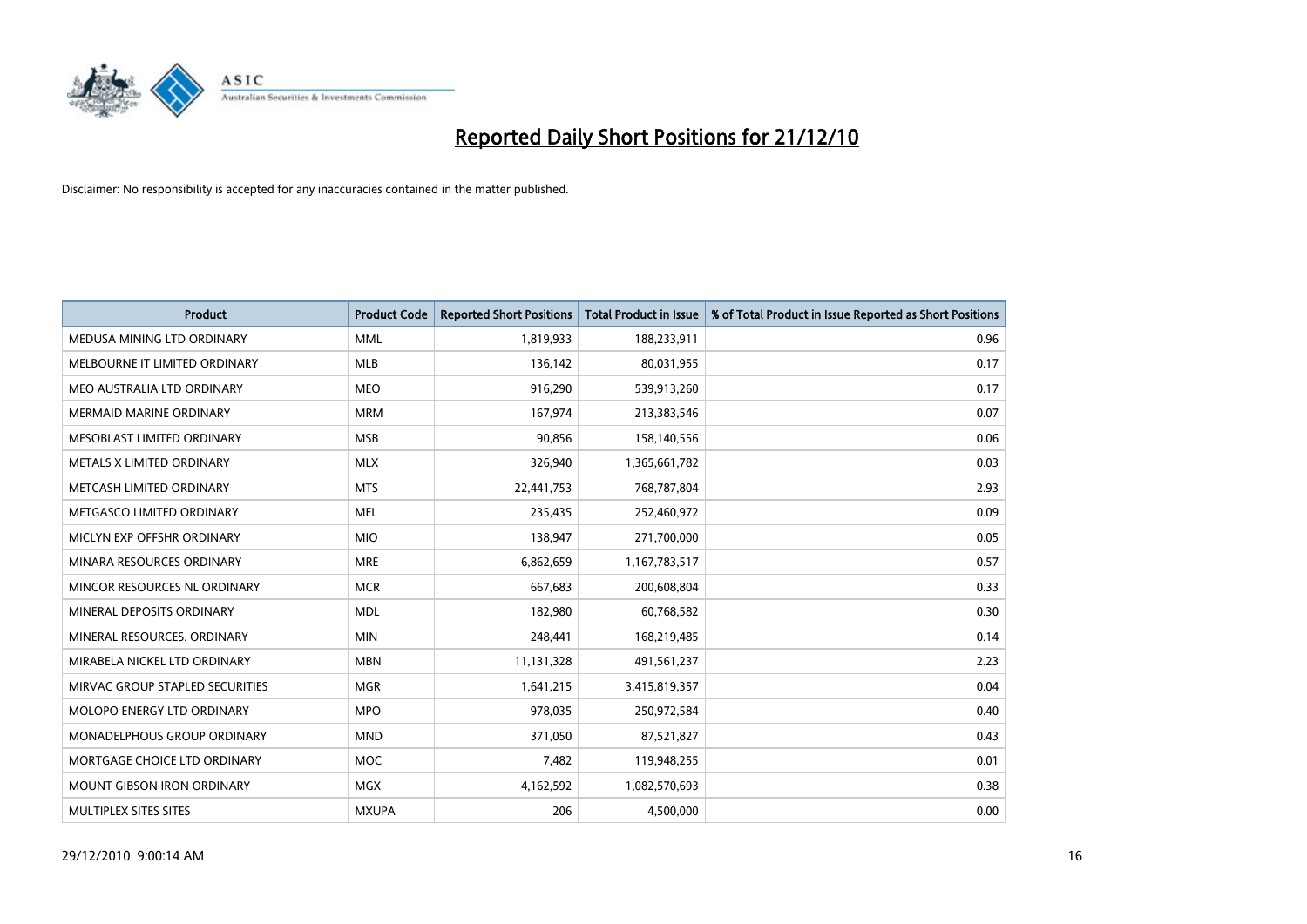

| Product                         | <b>Product Code</b> | <b>Reported Short Positions</b> | <b>Total Product in Issue</b> | % of Total Product in Issue Reported as Short Positions |
|---------------------------------|---------------------|---------------------------------|-------------------------------|---------------------------------------------------------|
| MURCHISON METALS LTD ORDINARY   | <b>MMX</b>          | 9,961,371                       | 435,884,268                   | 2.28                                                    |
| MYER HOLDINGS LTD ORDINARY      | <b>MYR</b>          | 17,001,576                      | 582,297,884                   | 2.92                                                    |
| <b>MYSTATE LIMITED ORDINARY</b> | <b>MYS</b>          | 1,400                           | 67,439,158                    | 0.00                                                    |
| NATIONAL AUST, BANK ORDINARY    | <b>NAB</b>          | 6,937,703                       | 2,137,640,047                 | 0.31                                                    |
| NATURAL FUEL LIMITED ORDINARY   | <b>NFL</b>          | 1                               | 721,912                       | 0.00                                                    |
| NAVITAS LIMITED ORDINARY        | <b>NVT</b>          | 3,518,519                       | 368,766,367                   | 0.95                                                    |
| NEPTUNE MARINE ORDINARY         | <b>NMS</b>          | 2,024,949                       | 442,245,734                   | 0.45                                                    |
| NEW HOPE CORPORATION ORDINARY   | <b>NHC</b>          | 534,731                         | 830,230,549                   | 0.06                                                    |
| NEWCREST MINING ORDINARY        | <b>NCM</b>          | 2,618,816                       | 765,211,675                   | 0.29                                                    |
| NEWS CORP A NON-VOTING CDI      | <b>NWSLV</b>        | 94,889                          | 1,828,208,910                 | 0.00                                                    |
| NEWS CORP B VOTING CDI          | <b>NWS</b>          | 7,096,007                       | 798,520,953                   | 0.89                                                    |
| NEXBIS LIMITED ORDINARY         | <b>NBS</b>          | 63,733                          | 798,356,704                   | 0.01                                                    |
| NEXUS ENERGY LIMITED ORDINARY   | <b>NXS</b>          | 5,605,683                       | 1,020,257,304                 | 0.56                                                    |
| NIB HOLDINGS LIMITED ORDINARY   | <b>NHF</b>          | 4,911                           | 468,215,782                   | 0.00                                                    |
| NICK SCALI LIMITED ORDINARY     | <b>NCK</b>          | 35,846                          | 81,000,000                    | 0.04                                                    |
| NIDO PETROLEUM ORDINARY         | <b>NDO</b>          | 63,244                          | 1,340,630,321                 | 0.00                                                    |
| NKWE PLATINUM 10C US COMMON     | <b>NKP</b>          | 353,796                         | 559,651,184                   | 0.07                                                    |
| NORTHERN CREST ORDINARY         | <b>NOC</b>          | 24,345                          | 116,074,781                   | 0.02                                                    |
| NORTHERN IRON LTD ORDINARY      | <b>NFE</b>          | 1,265,096                       | 336,084,863                   | 0.38                                                    |
| NOVOGEN LIMITED ORDINARY        | <b>NRT</b>          | 56,449                          | 102,125,894                   | 0.06                                                    |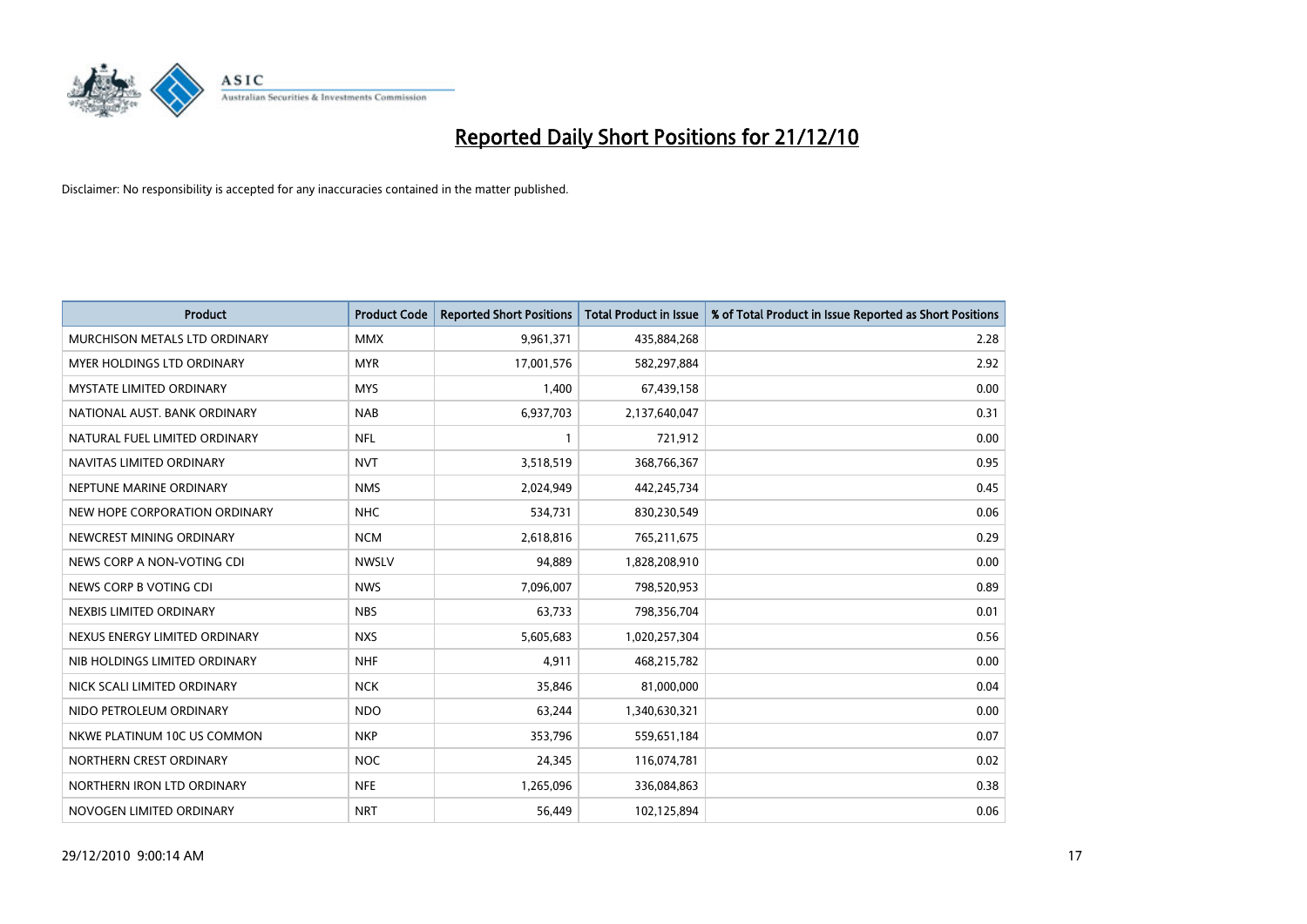

| <b>Product</b>                        | <b>Product Code</b> | <b>Reported Short Positions</b> | <b>Total Product in Issue</b> | % of Total Product in Issue Reported as Short Positions |
|---------------------------------------|---------------------|---------------------------------|-------------------------------|---------------------------------------------------------|
| NRW HOLDINGS LIMITED ORDINARY         | <b>NWH</b>          | 549,128                         | 251,223,000                   | 0.21                                                    |
| NUCOAL RESOURCES NL ORDINARY          | <b>NCR</b>          | 31,889                          | 362,528,869                   | 0.01                                                    |
| NUFARM LIMITED ORDINARY               | <b>NUF</b>          | 3,152,260                       | 261,775,731                   | 1.21                                                    |
| NUPLEX INDUSTRIES ORDINARY            | <b>NPX</b>          | 77,095                          | 195,060,783                   | 0.04                                                    |
| <b>OAKTON LIMITED ORDINARY</b>        | <b>OKN</b>          | 752,844                         | 93,674,235                    | 0.79                                                    |
| OCEANAGOLD CORP. CHESS DEPOSITARY INT | OGC                 | 413,494                         | 261,934,278                   | 0.16                                                    |
| OCEANIA CAPITAL LTD ORDINARY          | <b>OCP</b>          | 2,500                           | 91,921,295                    | 0.00                                                    |
| OIL SEARCH LTD ORDINARY               | <b>OSH</b>          | 10,145,949                      | 1,312,888,303                 | 0.74                                                    |
| OM HOLDINGS LIMITED ORDINARY          | <b>OMH</b>          | 2,237,393                       | 503,085,150                   | 0.44                                                    |
| <b>ONESTEEL LIMITED ORDINARY</b>      | OST                 | 4,605,495                       | 1,334,723,421                 | 0.32                                                    |
| ORICA LIMITED ORDINARY                | ORI                 | 1,037,397                       | 362,100,430                   | 0.28                                                    |
| ORIGIN ENERGY ORDINARY                | <b>ORG</b>          | 1,989,253                       | 884,717,512                   | 0.18                                                    |
| OROCOBRE LIMITED ORDINARY             | <b>ORE</b>          | 19,332                          | 91,181,996                    | 0.02                                                    |
| OROTONGROUP LIMITED ORDINARY          | <b>ORL</b>          | 13,156                          | 40,880,902                    | 0.03                                                    |
| OTTO ENERGY LIMITED ORDINARY          | <b>OEL</b>          | 109,204                         | 1,134,540,071                 | 0.01                                                    |
| OZ MINERALS ORDINARY                  | OZL                 | 20,979,554                      | 3,238,546,504                 | 0.62                                                    |
| PACIFIC BRANDS ORDINARY               | <b>PBG</b>          | 3,799,708                       | 931,386,248                   | 0.42                                                    |
| PALADIN ENERGY LTD ORDINARY           | <b>PDN</b>          | 13,906,170                      | 725,357,086                   | 1.92                                                    |
| PANAUST LIMITED ORDINARY              | <b>PNA</b>          | 6,721,508                       | 2,955,176,819                 | 0.23                                                    |
| PANORAMIC RESOURCES ORDINARY          | PAN                 | 1,021,334                       | 206,087,842                   | 0.50                                                    |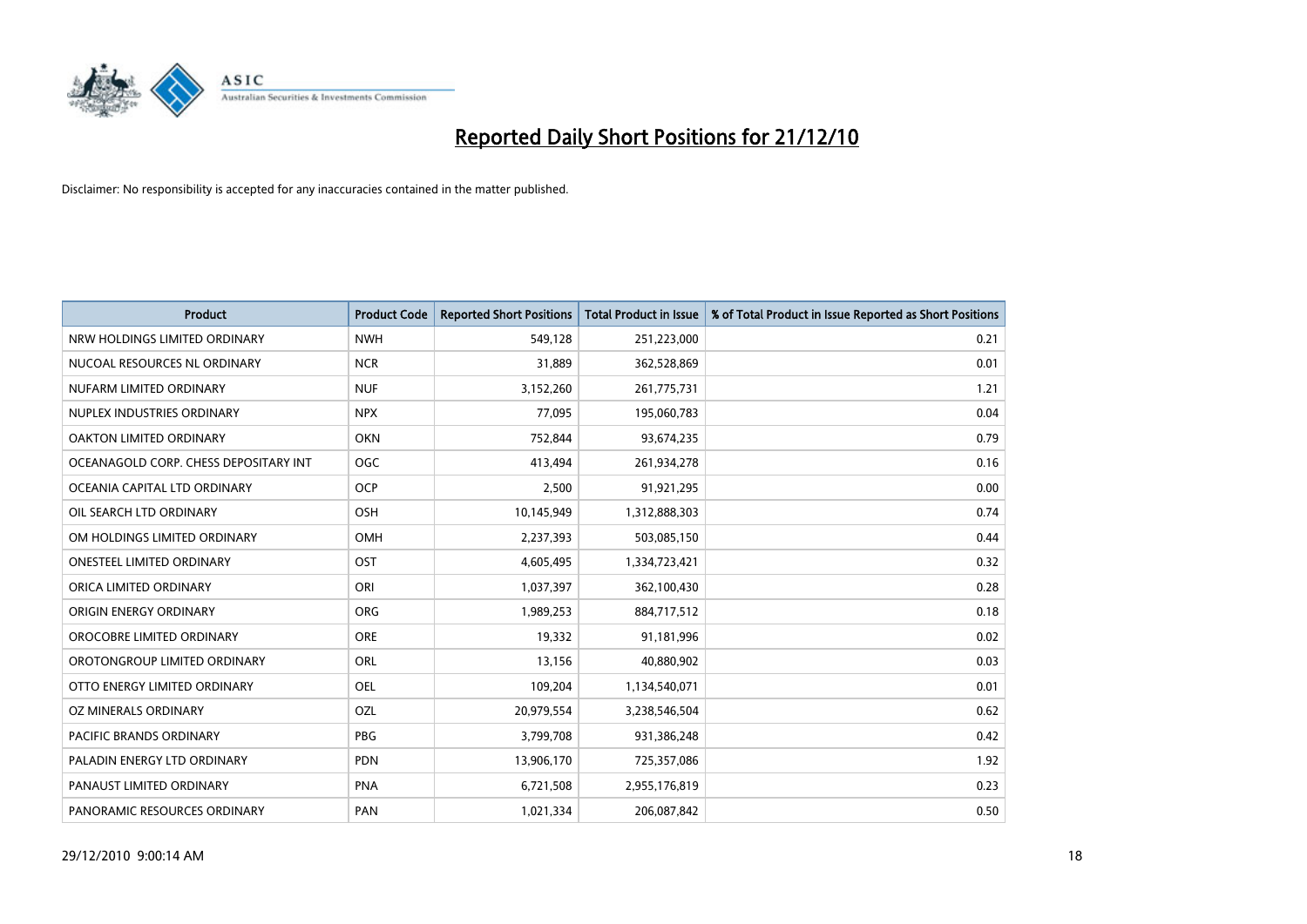

| <b>Product</b>                          | <b>Product Code</b> | <b>Reported Short Positions</b> | <b>Total Product in Issue</b> | % of Total Product in Issue Reported as Short Positions |
|-----------------------------------------|---------------------|---------------------------------|-------------------------------|---------------------------------------------------------|
| PAPERLINX LIMITED ORDINARY              | <b>PPX</b>          | 8,756,335                       | 603,580,761                   | 1.44                                                    |
| PAPERLINX SPS TRUST STEP UP PERP. PREF. | <b>PXUPA</b>        | 5,000                           | 2,850,000                     | 0.18                                                    |
| PATTIES FOODS LTD ORDINARY              | PFL                 | 1                               | 138,908,853                   | 0.00                                                    |
| PEAK RESOURCES ORDINARY                 | <b>PEK</b>          | 513,698                         | 132,344,853                   | 0.39                                                    |
| PEET LIMITED ORDINARY                   | <b>PPC</b>          | 7,817                           | 302,965,804                   | 0.00                                                    |
| PENINSULA ENERGY LTD ORDINARY           | <b>PEN</b>          | 5,000                           | 1,642,189,656                 | 0.00                                                    |
| PERILYA LIMITED ORDINARY                | <b>PEM</b>          | 603,291                         | 526,075,563                   | 0.11                                                    |
| PERPETUAL LIMITED ORDINARY              | <b>PPT</b>          | 1,907,529                       | 44,140,166                    | 4.33                                                    |
| PERSEUS MINING LTD ORDINARY             | PRU                 | 848,321                         | 422,817,088                   | 0.20                                                    |
| PETSEC ENERGY ORDINARY                  | <b>PSA</b>          | 223,332                         | 231,283,622                   | 0.10                                                    |
| PHARMAXIS LTD ORDINARY                  | <b>PXS</b>          | 1,000,183                       | 226,106,434                   | 0.46                                                    |
| PHOTON GROUP LTD ORDINARY               | PGA                 | 100                             | 1,540,543,357                 | 0.00                                                    |
| PIKE RIVER COAL ORDINARY                | <b>PRC</b>          | 257,595                         | 405,513,933                   | 0.06                                                    |
| PLATINUM ASSET ORDINARY                 | <b>PTM</b>          | 3,119,345                       | 561,347,878                   | 0.54                                                    |
| PLATINUM AUSTRALIA ORDINARY             | <b>PLA</b>          | 14,226,403                      | 392,430,039                   | 3.64                                                    |
| PLATINUM CAPITAL LTD ORDINARY           | <b>PMC</b>          | $\mathbf{1}$                    | 163,732,888                   | 0.00                                                    |
| PMP LIMITED ORDINARY                    | <b>PMP</b>          | 126,674                         | 335,338,483                   | 0.03                                                    |
| PORT BOUVARD LIMITED ORDINARY           | PBD                 | 6,754                           | 593,868,295                   | 0.00                                                    |
| PREMIER INVESTMENTS ORDINARY            | <b>PMV</b>          | 181,964                         | 155,030,045                   | 0.13                                                    |
| PRIMARY HEALTH CARE ORDINARY            | <b>PRY</b>          | 12,250,201                      | 496,043,188                   | 2.45                                                    |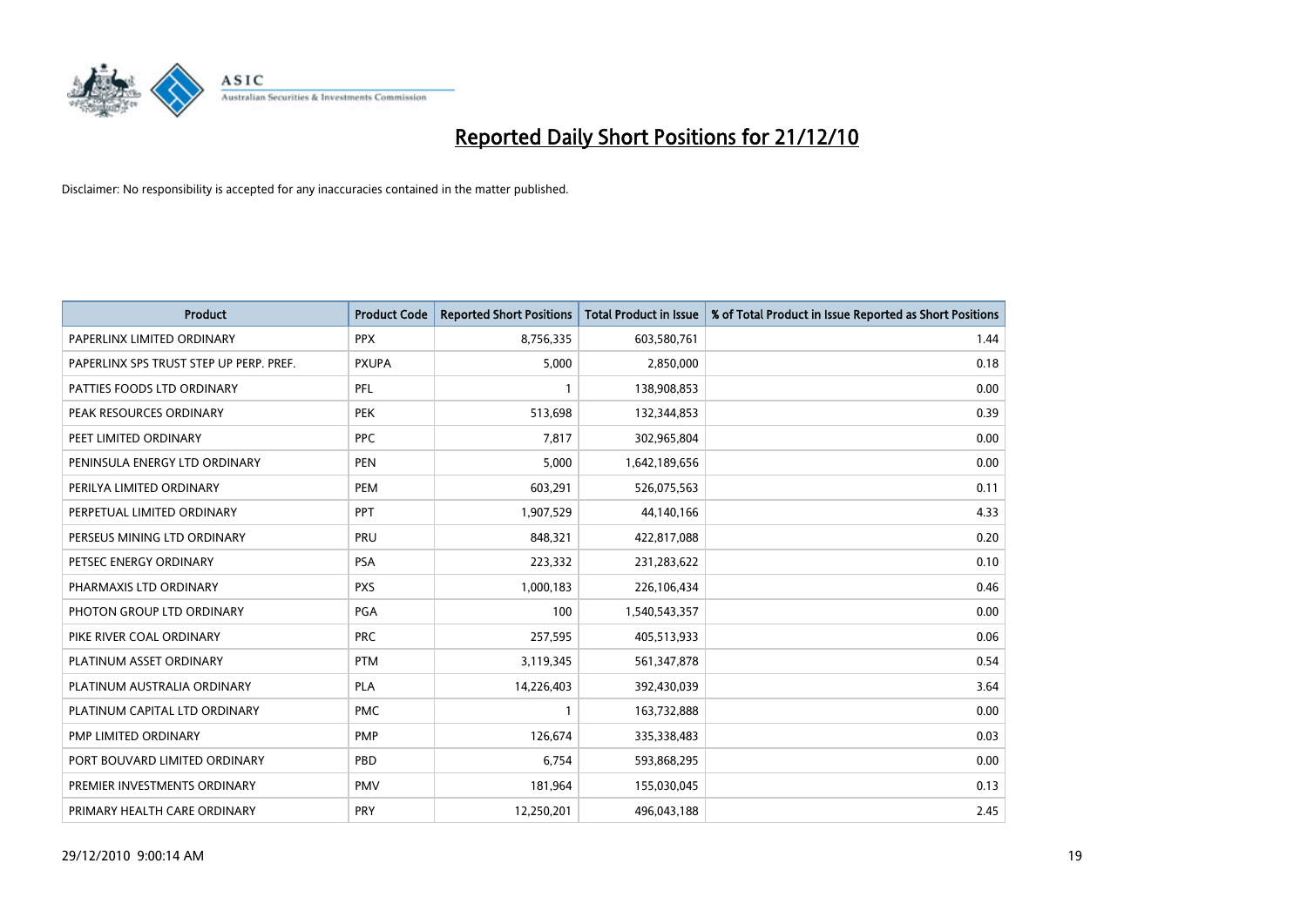

| Product                              | <b>Product Code</b> | <b>Reported Short Positions</b> | <b>Total Product in Issue</b> | % of Total Product in Issue Reported as Short Positions |
|--------------------------------------|---------------------|---------------------------------|-------------------------------|---------------------------------------------------------|
| PRIME INFR GROUP. STAPLED SECURITIES | PIH                 | 793,929                         | 351,776,795                   | 0.23                                                    |
| PRIME MEDIA GRP LTD ORDINARY         | <b>PRT</b>          | 141,000                         | 366,330,303                   | 0.04                                                    |
| PROGEN PHARMACEUTIC ORDINARY         | PGL                 | 151,596                         | 24,709,097                    | 0.61                                                    |
| PROGRAMMED ORDINARY                  | <b>PRG</b>          | 286,260                         | 118,169,908                   | 0.25                                                    |
| <b>PSIVIDA CORP CDI 1:1</b>          | <b>PVA</b>          | 6,878                           | 7,752,716                     | 0.09                                                    |
| <b>QANTAS AIRWAYS ORDINARY</b>       | QAN                 | 23,098,118                      | 2,265,123,620                 | 1.02                                                    |
| OBE INSURANCE GROUP ORDINARY         | <b>OBE</b>          | 18,626,452                      | 1,051,620,743                 | 1.74                                                    |
| OR NATIONAL LIMITED ORDINARY         | <b>ORN</b>          | 19,756,274                      | 2,440,000,000                 | 0.81                                                    |
| RAMELIUS RESOURCES ORDINARY          | <b>RMS</b>          | 37,248                          | 291,208,795                   | 0.01                                                    |
| RAMSAY HEALTH CARE ORDINARY          | <b>RHC</b>          | 2,369,078                       | 202,081,252                   | 1.15                                                    |
| RANGE RESOURCES LTD ORDINARY         | <b>RRS</b>          | 750,000                         | 1,214,873,886                 | 0.06                                                    |
| <b>RCR TOMLINSON ORDINARY</b>        | <b>RCR</b>          | 68,067                          | 131,892,672                   | 0.05                                                    |
| <b>REA GROUP ORDINARY</b>            | <b>REA</b>          | 19,859                          | 129,691,280                   | 0.00                                                    |
| <b>RECKON LIMITED ORDINARY</b>       | <b>RKN</b>          | 1,980                           | 133,384,060                   | 0.00                                                    |
| <b>RED FORK ENERGY ORDINARY</b>      | <b>RFE</b>          | 7,696                           | 139,535,000                   | 0.01                                                    |
| <b>REDFLEX HOLDINGS ORDINARY</b>     | <b>RDF</b>          | 858                             | 110,345,599                   | 0.00                                                    |
| REED RESOURCES LTD ORDINARY          | <b>RDR</b>          | 268,205                         | 192,271,768                   | 0.14                                                    |
| REGIS RESOURCES ORDINARY             | <b>RRL</b>          | 2,333,149                       | 429,800,434                   | 0.53                                                    |
| RESMED INC CDI 10:1                  | <b>RMD</b>          | 6,787,629                       | 1,516,163,980                 | 0.44                                                    |
| RESOLUTE MINING ORDINARY             | <b>RSG</b>          | 5,863,427                       | 451,648,787                   | 1.30                                                    |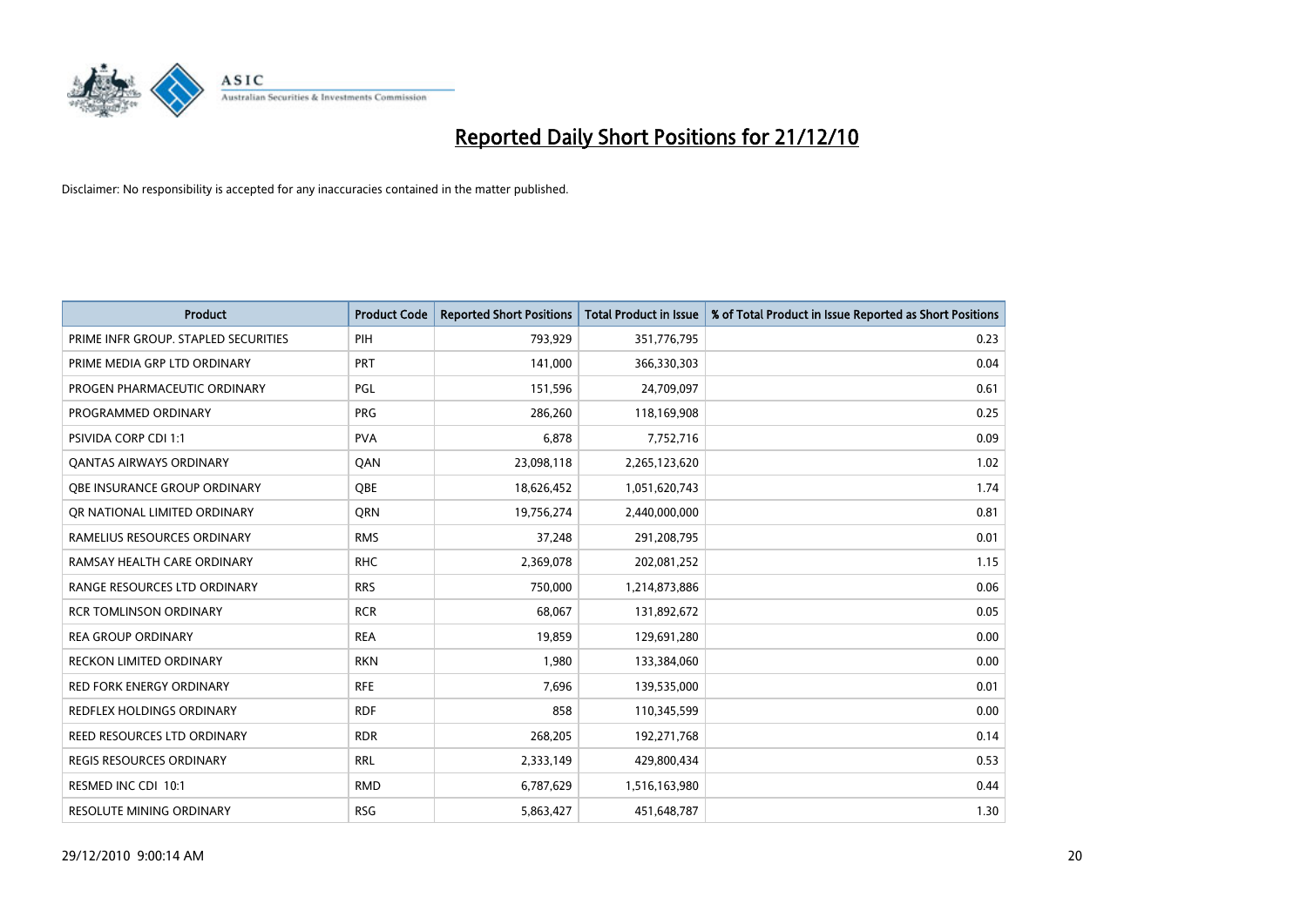

| <b>Product</b>                | <b>Product Code</b> | <b>Reported Short Positions</b> | <b>Total Product in Issue</b> | % of Total Product in Issue Reported as Short Positions |
|-------------------------------|---------------------|---------------------------------|-------------------------------|---------------------------------------------------------|
| RESOURCE EQUIP LTD ORDINARY   | <b>RQL</b>          | 229,382                         | 167,054,911                   | 0.14                                                    |
| RESOURCE GENERATION ORDINARY  | <b>RES</b>          | 270,265                         | 243,900,530                   | 0.11                                                    |
| RETAIL FOOD GROUP ORDINARY    | <b>RFG</b>          | 1,521                           | 107,275,258                   | 0.00                                                    |
| REVERSE CORP LIMITED ORDINARY | <b>REF</b>          | 25,141                          | 92,382,175                    | 0.03                                                    |
| REX MINERALS LIMITED ORDINARY | <b>RXM</b>          | 100,110                         | 150,284,460                   | 0.06                                                    |
| <b>RHG LIMITED ORDINARY</b>   | <b>RHG</b>          | 63,608                          | 318,745,978                   | 0.01                                                    |
| <b>RIALTO ENERGY ORDINARY</b> | <b>RIA</b>          | 200,000                         | 268,058,412                   | 0.07                                                    |
| RIDLEY CORPORATION ORDINARY   | <b>RIC</b>          | 30,000                          | 307,817,071                   | 0.01                                                    |
| RIO TINTO LIMITED ORDINARY    | <b>RIO</b>          | 15,266,523                      | 435,758,720                   | 3.49                                                    |
| RIVERCITY MOTORWAY STAPLED    | <b>RCY</b>          | 400,208                         | 957,010,115                   | 0.04                                                    |
| RIVERSDALE MINING ORDINARY    | <b>RIV</b>          | 1,214,013                       | 236,546,188                   | 0.50                                                    |
| ROBUST RESOURCES ORDINARY     | <b>ROL</b>          | 15,532                          | 84,144,097                    | 0.02                                                    |
| ROC OIL COMPANY ORDINARY      | <b>ROC</b>          | 2,389,301                       | 713,154,560                   | 0.33                                                    |
| SAI GLOBAL LIMITED ORDINARY   | SAI                 | 454,662                         | 197,905,160                   | 0.22                                                    |
| SALMAT LIMITED ORDINARY       | <b>SLM</b>          | 79,570                          | 159,241,983                   | 0.05                                                    |
| SAMSON OIL & GAS LTD ORDINARY | SSN                 | 436,000                         | 1,664,588,164                 | 0.03                                                    |
| SANDFIRE RESOURCES ORDINARY   | <b>SFR</b>          | 98,920                          | 148,157,539                   | 0.07                                                    |
| SANTOS LTD ORDINARY           | <b>STO</b>          | 3,104,180                       | 834,157,456                   | 0.35                                                    |
| SARACEN MINERAL ORDINARY      | <b>SAR</b>          | 292,968                         | 492,151,415                   | 0.06                                                    |
| SEDGMAN LIMITED ORDINARY      | <b>SDM</b>          | 175,380                         | 207,997,898                   | 0.08                                                    |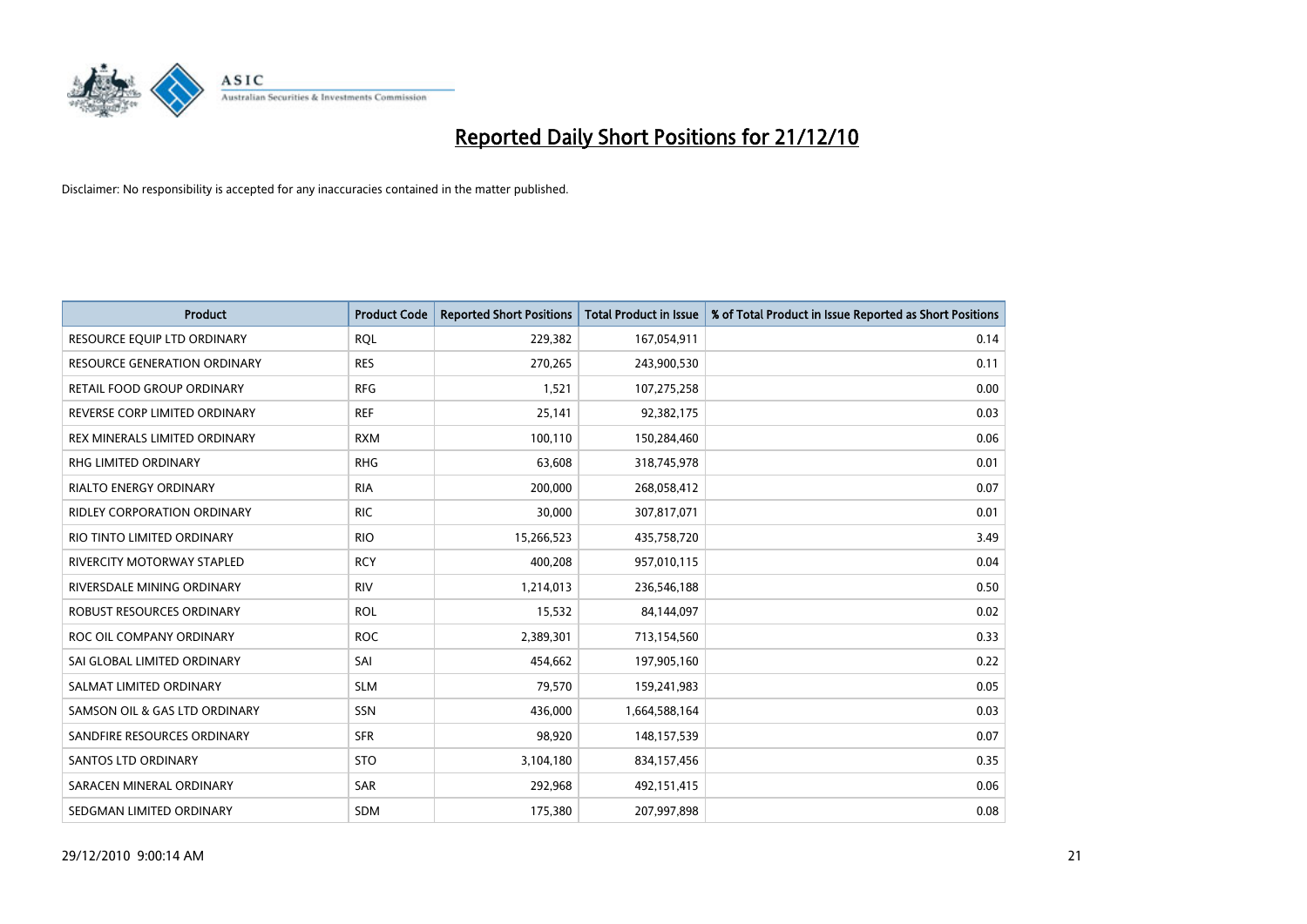

| <b>Product</b>                            | <b>Product Code</b> | <b>Reported Short Positions</b> | <b>Total Product in Issue</b> | % of Total Product in Issue Reported as Short Positions |
|-------------------------------------------|---------------------|---------------------------------|-------------------------------|---------------------------------------------------------|
| SEEK LIMITED ORDINARY                     | <b>SEK</b>          | 3,212,546                       | 336,584,488                   | 0.94                                                    |
| SENETAS CORPORATION ORDINARY              | <b>SEN</b>          | 756,999                         | 461,522,263                   | 0.16                                                    |
| SERVCORP LIMITED ORDINARY                 | SRV                 | 62,543                          | 98,440,807                    | 0.06                                                    |
| SERVICE STREAM ORDINARY                   | <b>SSM</b>          | 344,663                         | 283,418,867                   | 0.12                                                    |
| SEVEN GROUP HOLDINGS ORDINARY             | <b>SVW</b>          | 171,954                         | 305,410,281                   | 0.06                                                    |
| SIGMA PHARMACEUTICAL ORDINARY             | <b>SIP</b>          | 11,004,647                      | 1,178,626,572                 | 0.93                                                    |
| SILEX SYSTEMS ORDINARY                    | <b>SLX</b>          | 132,289                         | 166,106,391                   | 0.07                                                    |
| SILVER LAKE RESOURCE ORDINARY             | <b>SLR</b>          | 336,174                         | 178,882,838                   | 0.19                                                    |
| SIMS METAL MGMT LTD ORDINARY              | SGM                 | 4,206,368                       | 204,801,967                   | 2.05                                                    |
| SINGAPORE TELECOMM. CHESS DEPOSITARY INT  | SGT                 | 6,209,995                       | 369,458,397                   | 1.69                                                    |
| SKILLED GROUP LTD ORDINARY                | <b>SKE</b>          | 243,446                         | 190,738,408                   | 0.12                                                    |
| SKY CITY ENTERTAIN, ORDINARY              | <b>SKC</b>          | 3,523,917                       | 575,114,687                   | 0.61                                                    |
| <b>SKY NETWORK ORDINARY</b>               | <b>SKT</b>          | 198,560                         | 389,139,785                   | 0.05                                                    |
| SMS MANAGEMENT, ORDINARY                  | <b>SMX</b>          | 42,822                          | 67,661,358                    | 0.07                                                    |
| SONIC HEALTHCARE ORDINARY                 | <b>SHL</b>          | 4,739,432                       | 388,429,875                   | 1.22                                                    |
| SOUL PATTINSON (W.H) ORDINARY             | SOL                 | 576                             | 238,640,580                   | 0.00                                                    |
| SP AUSNET STAPLED SECURITIES              | SPN                 | 7,604,563                       | 2,748,353,504                 | 0.26                                                    |
| SPARK INFRASTRUCTURE STAPLEDNOTE&UNIT DEF | <b>SKIDA</b>        | 2,768,157                       | 1,326,734,264                 | 0.20                                                    |
| SPDR 200 FUND ETF UNITS                   | <b>STW</b>          | 24,693                          | 57,528,081                    | 0.04                                                    |
| SPECIALTY FASHION ORDINARY                | <b>SFH</b>          | 858,734                         | 191,268,264                   | 0.44                                                    |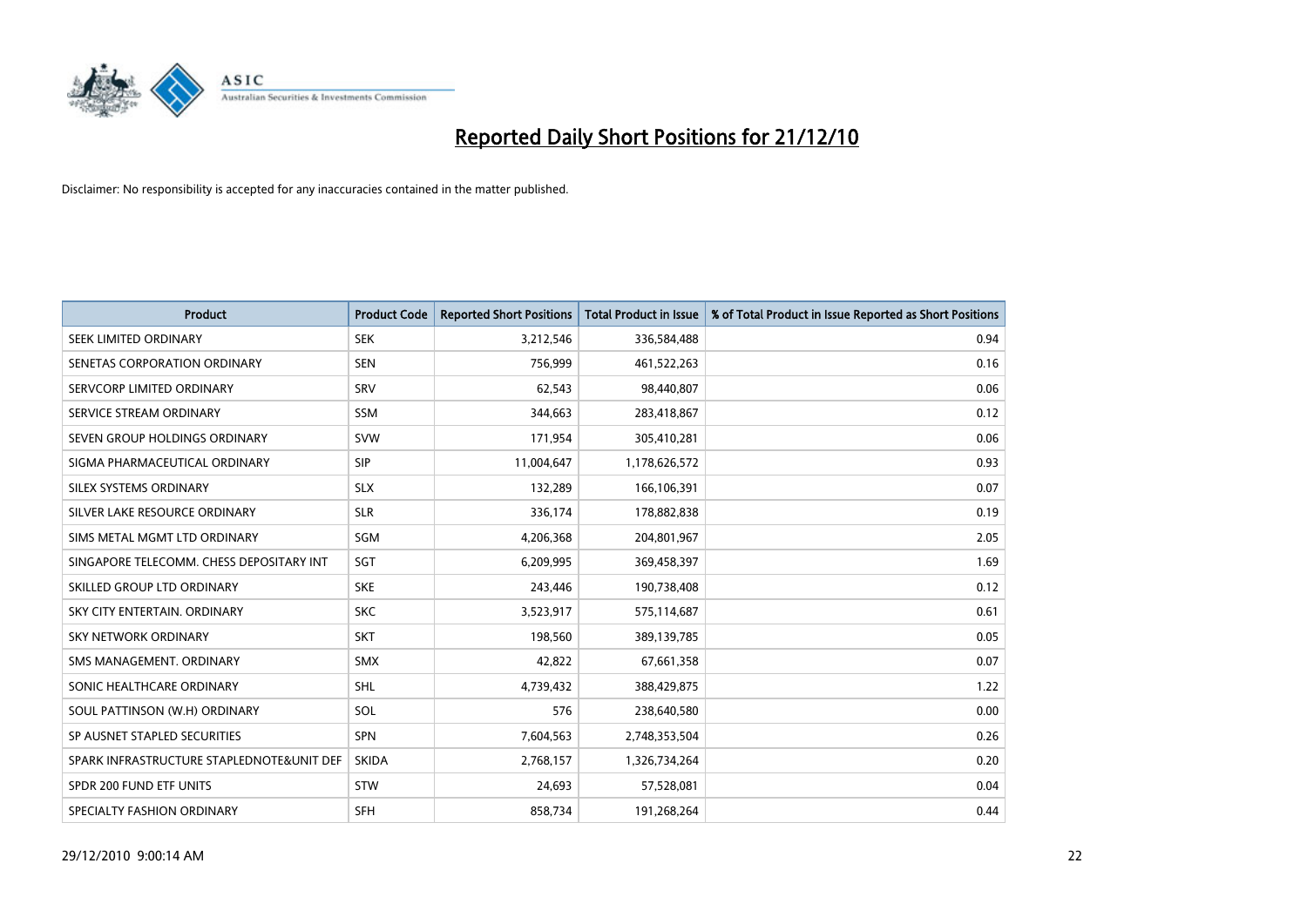

| <b>Product</b>                       | <b>Product Code</b> | <b>Reported Short Positions</b> | <b>Total Product in Issue</b> | % of Total Product in Issue Reported as Short Positions |
|--------------------------------------|---------------------|---------------------------------|-------------------------------|---------------------------------------------------------|
| SPHERE MINERALS LTD ORDINARY         | <b>SPH</b>          | 7,507                           | 171,348,151                   | 0.00                                                    |
| SPOTLESS GROUP LTD ORDINARY          | <b>SPT</b>          | 1,399,493                       | 261,070,153                   | 0.53                                                    |
| ST BARBARA LIMITED ORDINARY          | <b>SBM</b>          | 3,428,369                       | 325,615,389                   | 1.06                                                    |
| STAGING CONNECTIONS ORDINARY         | <b>STG</b>          | 2,917,189                       | 78,317,726                    | 3.72                                                    |
| STANMORE COAL LTD ORDINARY           | <b>SMR</b>          | 37,731                          | 86,750,738                    | 0.04                                                    |
| STARPHARMA HOLDINGS ORDINARY         | SPL                 | 7,690                           | 241,397,208                   | 0.00                                                    |
| STH AMERICAN COR LTD ORDINARY        | SAY                 | 9,200                           | 233,651,371                   | 0.00                                                    |
| STHN CROSS MEDIA ORDINARY            | <b>SXL</b>          | 447,554                         | 378,827,750                   | 0.11                                                    |
| STOCKLAND UNITS/ORD STAPLED          | SGP                 | 10,180,165                      | 2,383,036,717                 | 0.42                                                    |
| <b>STRAITS RESOURCES ORDINARY</b>    | SRL                 | 2,926,358                       | 255,203,613                   | 1.14                                                    |
| STW COMMUNICATIONS ORDINARY          | SGN                 | 257,336                         | 364,310,964                   | 0.07                                                    |
| SUNCORP GROUP LTD ORDINARY           | <b>SUN</b>          | 4,671,403                       | 1,281,390,524                 | 0.34                                                    |
| SUNDANCE RESOURCES ORDINARY          | <b>SDL</b>          | 12,912,569                      | 2,710,395,932                 | 0.48                                                    |
| SUNLAND GROUP LTD ORDINARY           | <b>SDG</b>          | 54,247                          | 229,902,096                   | 0.01                                                    |
| SUPER RET REP LTD ORDINARY           | <b>SUL</b>          | 128,696                         | 128,902,619                   | 0.10                                                    |
| SWICK MINING ORDINARY                | <b>SWK</b>          | 1,548                           | 236,724,970                   | 0.00                                                    |
| SYMEX HOLDINGS ORDINARY              | SYM                 | 6,633                           | 125,037,628                   | 0.01                                                    |
| <b>TABCORP HOLDINGS LTD ORDINARY</b> | <b>TAH</b>          | 2,168,846                       | 684,918,140                   | 0.33                                                    |
| <b>TALENT2 INTERNATION ORDINARY</b>  | <b>TWO</b>          | 7                               | 141,671,625                   | 0.00                                                    |
| TALISMAN MINING ORDINARY             | <b>TLM</b>          | 98,901                          | 122,019,418                   | 0.08                                                    |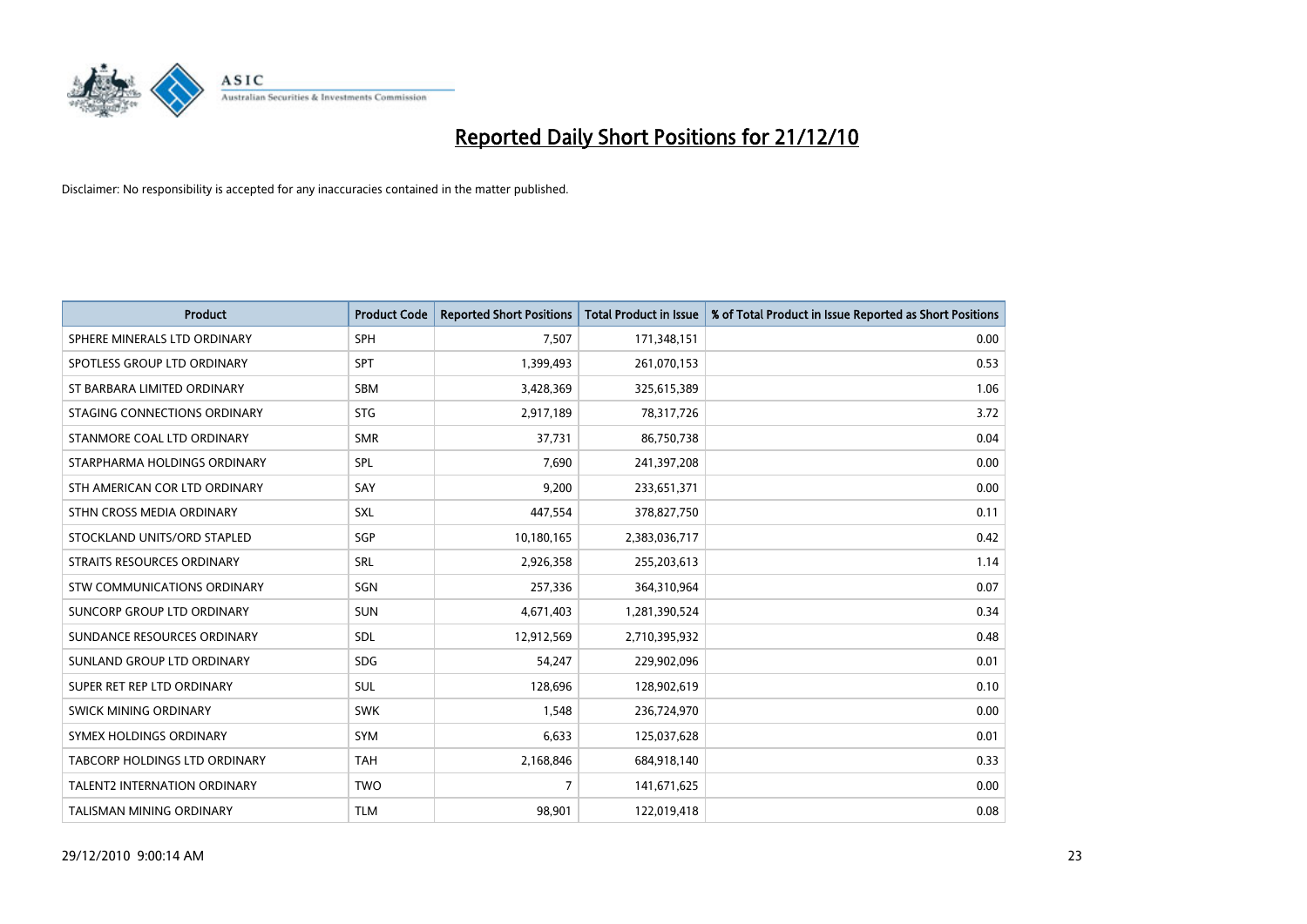

| <b>Product</b>                   | <b>Product Code</b> | <b>Reported Short Positions</b> | <b>Total Product in Issue</b> | % of Total Product in Issue Reported as Short Positions |
|----------------------------------|---------------------|---------------------------------|-------------------------------|---------------------------------------------------------|
| TANAMI GOLD NL ORDINARY          | <b>TAM</b>          | 36,201                          | 260,947,676                   | 0.01                                                    |
| TAP OIL LIMITED ORDINARY         | <b>TAP</b>          | 59,524                          | 240,967,311                   | 0.03                                                    |
| TASSAL GROUP LIMITED ORDINARY    | <b>TGR</b>          | 133,272                         | 146,304,404                   | 0.08                                                    |
| <b>TATTS GROUP LTD ORDINARY</b>  | <b>TTS</b>          | 7,381,557                       | 1,300,888,465                 | 0.55                                                    |
| TELECOM CORPORATION ORDINARY     | <b>TEL</b>          | 11,077,462                      | 1,924,622,088                 | 0.57                                                    |
| TELSTRA CORPORATION, ORDINARY    | <b>TLS</b>          | 9,681,377                       | 12,443,074,357                | 0.07                                                    |
| TEN NETWORK HOLDINGS ORDINARY    | <b>TEN</b>          | 14,515,864                      | 1,045,236,720                 | 1.40                                                    |
| TERANGA GOLD CORP CDI 1:1        | TGZ                 | 100,148                         | 163,777,979                   | 0.06                                                    |
| TFS CORPORATION LTD ORDINARY     | <b>TFC</b>          | 63,054                          | 227,360,909                   | 0.02                                                    |
| THE REJECT SHOP ORDINARY         | <b>TRS</b>          | 130,676                         | 26,033,570                    | 0.51                                                    |
| THOR MINING PLC CHESS DEPOSITARY | <b>THR</b>          | 2,307                           | 288,754,017                   | 0.00                                                    |
| THORN GROUP LIMITED ORDINARY     | <b>TGA</b>          | 33,746                          | 129,459,770                   | 0.02                                                    |
| <b>TIGER RESOURCES ORDINARY</b>  | <b>TGS</b>          | 189,104                         | 597,373,151                   | 0.03                                                    |
| TIMBERCORP LIMITED ORDINARY      | <b>TIM</b>          | 90,074                          | 352,071,429                   | 0.02                                                    |
| <b>TISHMAN SPEYER UNITS</b>      | <b>TSO</b>          | 49,427                          | 338,440,904                   | 0.01                                                    |
| TNG LIMITED ORDINARY             | <b>TNG</b>          | 4,321                           | 258,055,076                   | 0.00                                                    |
| TOLL HOLDINGS LTD ORDINARY       | TOL                 | 11,287,448                      | 706,577,616                   | 1.61                                                    |
| TORO ENERGY LIMITED ORDINARY     | <b>TOE</b>          | 35,404                          | 964,936,676                   | 0.00                                                    |
| <b>TOWER AUSTRALIA ORDINARY</b>  | <b>TAL</b>          | 172,240                         | 415,928,881                   | 0.03                                                    |
| <b>TOWER LIMITED ORDINARY</b>    | <b>TWR</b>          | 690,447                         | 260,653,431                   | 0.26                                                    |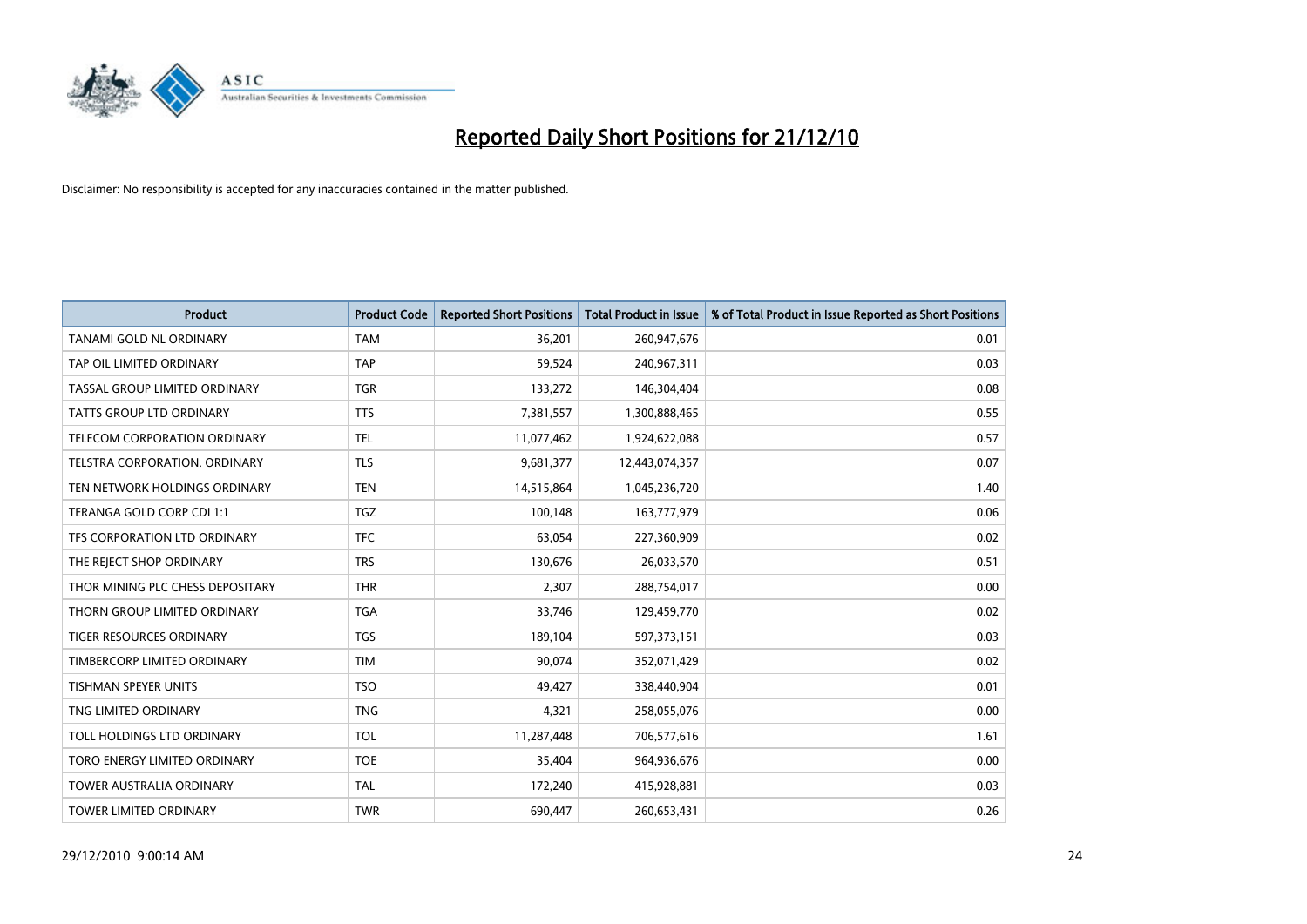

| <b>Product</b>                            | <b>Product Code</b> | <b>Reported Short Positions</b> | <b>Total Product in Issue</b> | % of Total Product in Issue Reported as Short Positions |
|-------------------------------------------|---------------------|---------------------------------|-------------------------------|---------------------------------------------------------|
| TOX FREE SOLUTIONS ORDINARY               | <b>TOX</b>          | 19,526                          | 91,855,500                    | 0.02                                                    |
| TPG TELECOM LIMITED ORDINARY              | <b>TPM</b>          | 3,361,322                       | 775,522,421                   | 0.42                                                    |
| TRANSFIELD SERV INFR STAPLED SECURITIES   | <b>TSI</b>          | 367,422                         | 434,862,971                   | 0.08                                                    |
| TRANSFIELD SERVICES ORDINARY              | <b>TSE</b>          | 2,702,830                       | 441,350,229                   | 0.60                                                    |
| TRANSPACIFIC INDUST, ORDINARY             | <b>TPI</b>          | 12,082,195                      | 960,638,735                   | 1.24                                                    |
| TRANSURBAN GROUP TRIPLE STAPLED SEC.      | <b>TCL</b>          | 2,473,241                       | 1,441,290,633                 | 0.17                                                    |
| TRINITY GROUP STAPLED SECURITIES          | <b>TCO</b>          | 3,419                           | 231,701,539                   | 0.00                                                    |
| TROY RESOURCES NL ORDINARY                | <b>TRY</b>          | 74,324                          | 87,477,823                    | 0.08                                                    |
| <b>UGL LIMITED ORDINARY</b>               | UGL                 | 4,376,689                       | 166,028,705                   | 2.64                                                    |
| UNILIFE CORPORATION CDI US PROHIBITED     | <b>UNS</b>          | 135,487                         | 237,271,806                   | 0.06                                                    |
| UXC LIMITED ORDINARY                      | <b>UXC</b>          | 14,271                          | 305,789,718                   | 0.00                                                    |
| VALAD PROPERTY GROUP STAPLED US PROHIBIT. | <b>VPG</b>          | 3,808,805                       | 115,108,116                   | 3.31                                                    |
| VDM GROUP LIMITED ORDINARY                | <b>VMG</b>          | 11,116                          | 193,127,749                   | 0.01                                                    |
| <b>VENTURE MINERALS ORDINARY</b>          | <b>VMS</b>          | 6,500                           | 220,943,592                   | 0.00                                                    |
| <b>VILLAGE ROADSHOW LTD ORDINARY</b>      | <b>VRL</b>          | 450                             | 151,668,100                   | 0.00                                                    |
| VIRGIN BLUE HOLDINGS ORDINARY             | <b>VBA</b>          | 7,732,530                       | 2,210,197,600                 | 0.34                                                    |
| VISION GROUP HLDGS ORDINARY               | <b>VGH</b>          | 78,000                          | 72,771,187                    | 0.11                                                    |
| <b>VITA GROUP LTD ORDINARY</b>            | <b>VTG</b>          | 75,190                          | 142,499,800                   | 0.05                                                    |
| VITERRA INC CDI 1:1                       | <b>VTA</b>          | 4,177                           | 68,629,939                    | 0.01                                                    |
| <b>WAREHOUSE GROUP ORDINARY</b>           | <b>WHS</b>          | 76,160                          | 311,195,868                   | 0.02                                                    |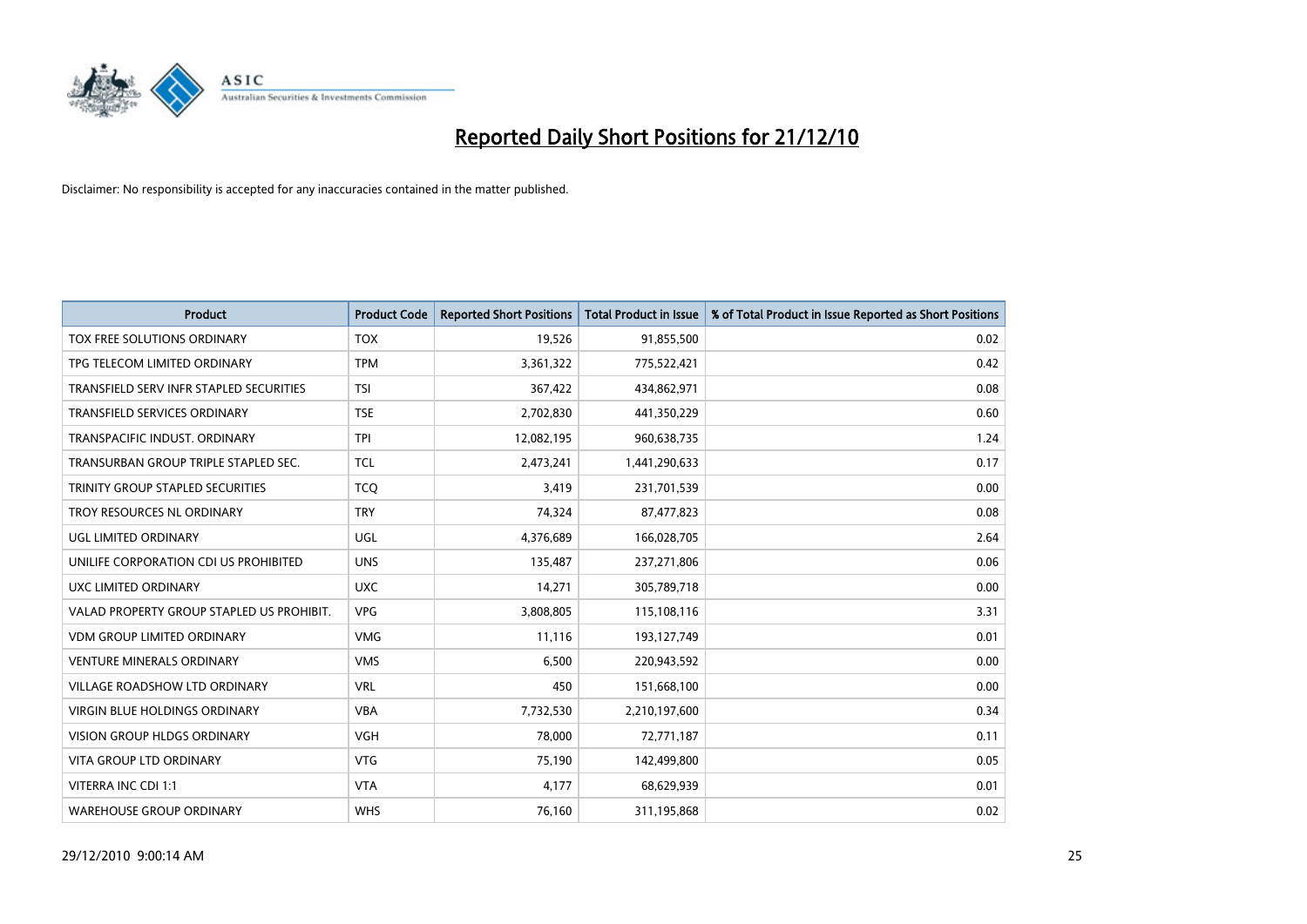

| <b>Product</b>                         | <b>Product Code</b> | <b>Reported Short Positions</b> | <b>Total Product in Issue</b> | % of Total Product in Issue Reported as Short Positions |
|----------------------------------------|---------------------|---------------------------------|-------------------------------|---------------------------------------------------------|
| <b>WATPAC LIMITED ORDINARY</b>         | <b>WTP</b>          | 68,999                          | 183,341,382                   | 0.03                                                    |
| <b>WDS LIMITED ORDINARY</b>            | <b>WDS</b>          | 41,255                          | 143,107,458                   | 0.03                                                    |
| <b>WEBIET LIMITED ORDINARY</b>         | <b>WEB</b>          | 99,525                          | 77,661,278                    | 0.14                                                    |
| <b>WESFARMERS LIMITED ORDINARY</b>     | <b>WES</b>          | 20,008,619                      | 1,005,182,279                 | 1.96                                                    |
| WESFARMERS LIMITED PARTIALLY PROTECTED | <b>WESN</b>         | 1,319,464                       | 151,889,883                   | 0.83                                                    |
| WEST AUSTRALIAN NEWS ORDINARY          | <b>WAN</b>          | 8,583,827                       | 219,668,970                   | 3.92                                                    |
| WESTERN AREAS NL ORDINARY              | <b>WSA</b>          | 7,449,591                       | 179,735,899                   | 4.14                                                    |
| WESTERN DESERT RES. ORDINARY           | <b>WDR</b>          | 948                             | 154,684,108                   | 0.00                                                    |
| WESTFIELD GROUP ORD/UNIT STAPLED DEF   | <b>WDCDA</b>        | 3,451,045                       | 2,307,773,663                 | 0.13                                                    |
| WESTFIELD RETAIL TST UNIT STAPLED      | <b>WRT</b>          | 17,570,029                      | 3,580,573,663                 | 0.49                                                    |
| WESTPAC BANKING CORP ORDINARY          | <b>WBC</b>          | 20,893,945                      | 2,990,972,137                 | 0.68                                                    |
| WHITE ENERGY COMPANY ORDINARY          | <b>WEC</b>          | 7,289,815                       | 307,225,811                   | 2.37                                                    |
| WHITEHAVEN COAL ORDINARY               | <b>WHC</b>          | 1,662,798                       | 493,650,070                   | 0.34                                                    |
| WHK GROUP LIMITED ORDINARY             | <b>WHG</b>          | 34,194                          | 265,142,652                   | 0.01                                                    |
| WINDIMURRA VANADIUM ORDINARY           | <b>WVL</b>          | 163,685                         | 154,278,674                   | 0.11                                                    |
| WOODSIDE PETROLEUM ORDINARY            | <b>WPL</b>          | 1,341,171                       | 783,401,631                   | 0.14                                                    |
| WOOLWORTHS LIMITED ORDINARY            | <b>WOW</b>          | 1,395,521                       | 1,212,671,416                 | 0.09                                                    |
| <b>WORLEYPARSONS LTD ORDINARY</b>      | <b>WOR</b>          | 3,390,947                       | 240,094,489                   | 1.40                                                    |
| WOTIF.COM HOLDINGS ORDINARY            | <b>WTF</b>          | 4,691,523                       | 210,950,444                   | 2.19                                                    |
| WPG RES LTD ORDINARY                   | <b>WPG</b>          | 684,670                         | 139,945,532                   | 0.49                                                    |